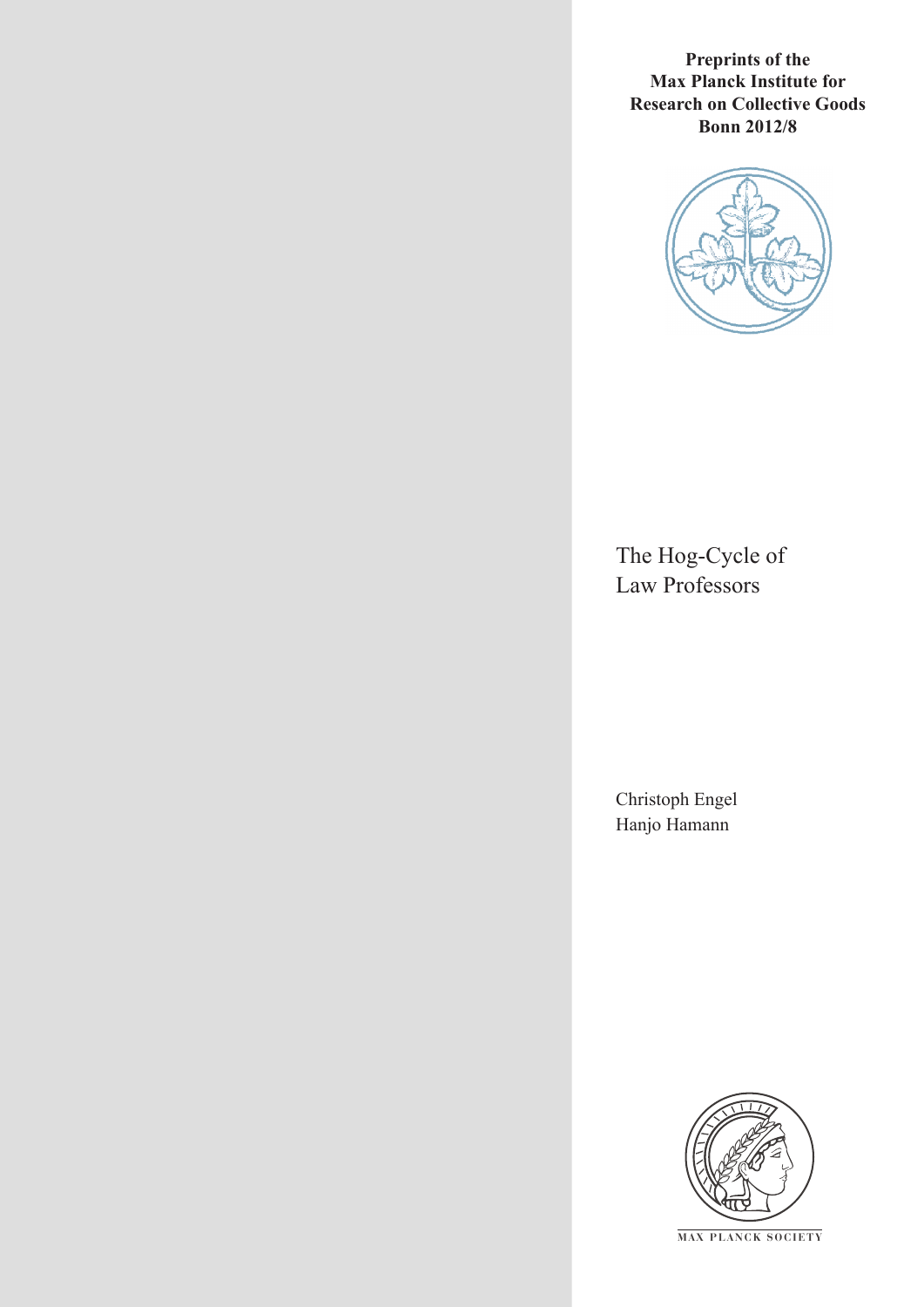

# **The Hog-Cycle of Law Professors**

Christoph Engel / Hanjo Hamann

April 2012

Max Planck Institute for Research on Collective Goods, Kurt-Schumacher-Str. 10, D-53113 Bonn http://www.coll.mpg.de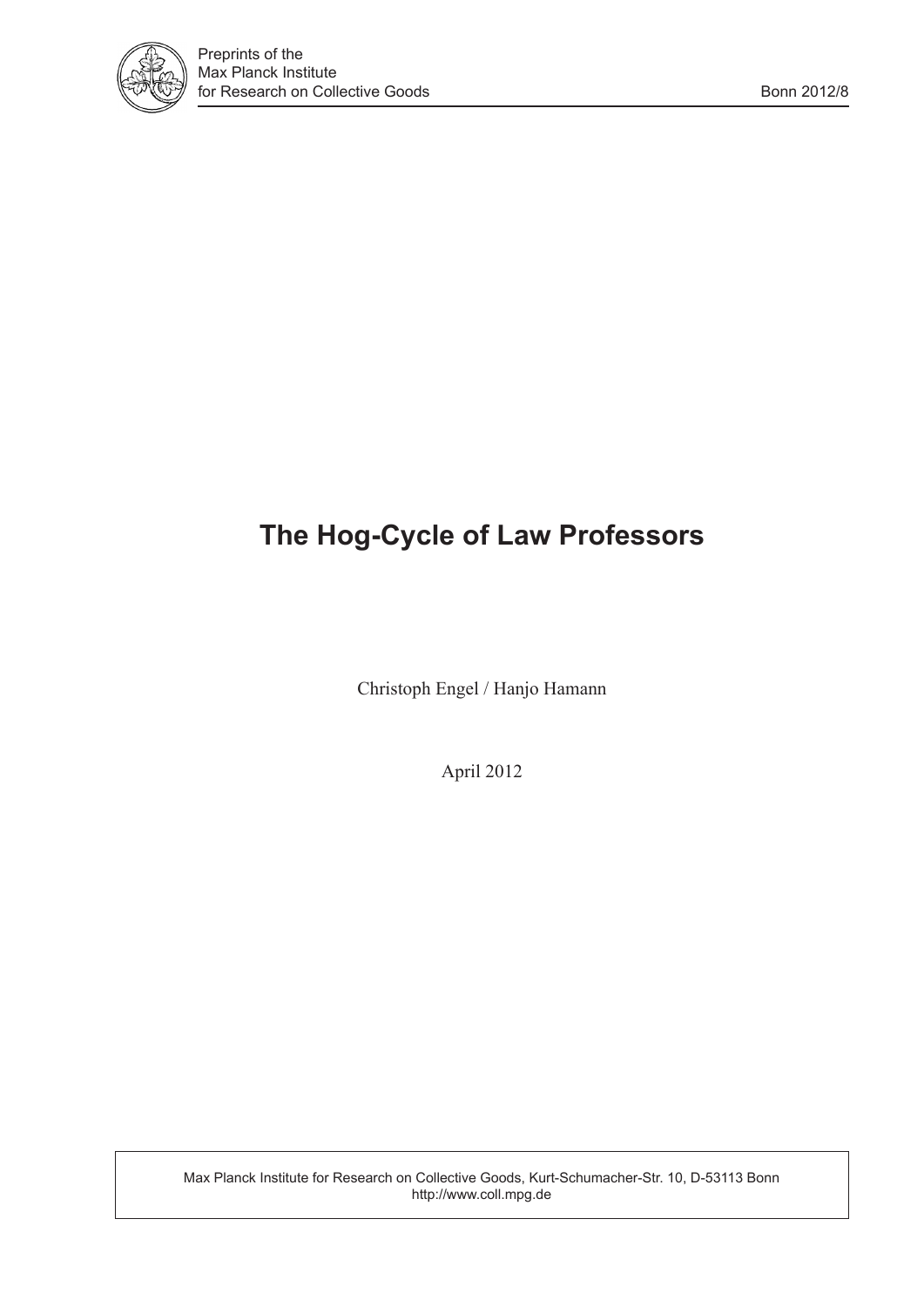# **The Hog-Cycle of Law Professors<sup>\*</sup>**

#### **Christoph Engel / Hanjo Hamann**

#### **Abstract**

The market for law professors fulfils the conditions for a hog cycle: in the short run, supply cannot be extended or limited; future law professors must be hired soon after they first present themselves, or leave the market; demand is inelastic. Using a comprehensive German dataset, we show that the number of market entries today is significantly negatively correlated with the number of market entries 8 years ago. This is quite precisely the time young scholars on average take to prepare for the market. To get this estimate, we detrend the data, and we control for the size of student cohorts when these candidates enter university. This control variable mediates the effect of birth cohorts when candidates are born, which themselves exhibit negative autocorrelation, with a lag of some 20 years. Using our statistical model, we make out of sample predictions for the German academic market in law until 2020.

Keywords: market for law professors, hog-cycle, time series, out of sample prediction

JEL: C22, D22, D84, D92, J22, J45, K00, K23

-

We are grateful for helpful comments by Jonathan Klick, Sven Fischer, Ioanna Grypari and Yoan Hermstrüwer on an earlier version of the paper.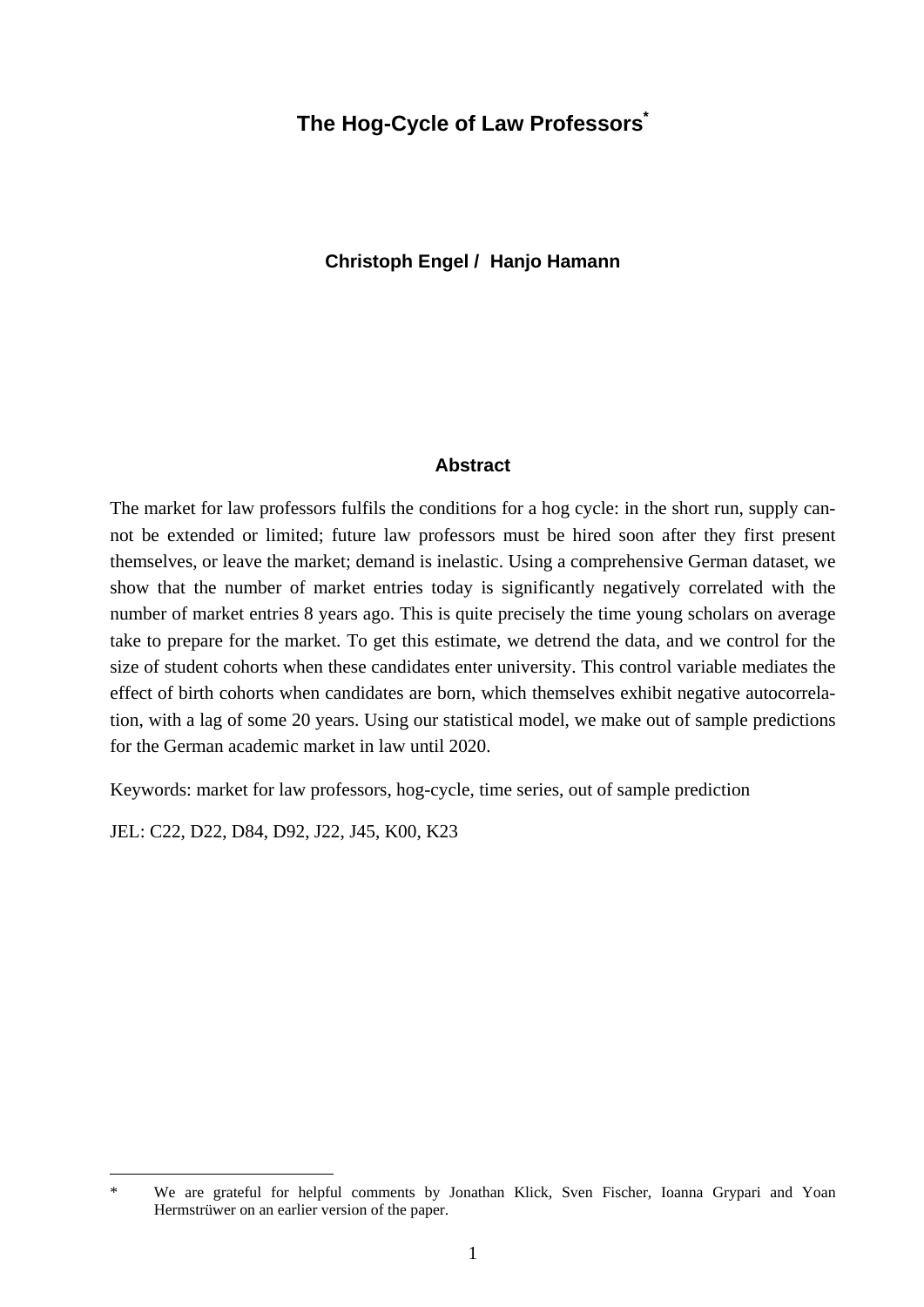# **I. Introduction**

Is there anything hogs and law professors have in common? Surprisingly, the answer is yes. The production of both follows similar cycles. If there have been too many hogs on the market, a year or two later the number of hogs on offer is too small. If demand for hogs has exceeded supply, a year or two later the market is swamped with pork. If there have been too many law professors on the market, some eight years later the law schools have problems filling vacancies. If the law schools have had a hard time filling open positions, some eight years later many first-rate legal scholars cannot find a decent job.

Now future law professors are of course not hogs, tenure is not slaughter, and hiring a new assistant professor is not breeding. Yet when observing the fluctuations on the market for law professors, with tongue in cheek German law professors sometimes mumble: it's like a hog cycle. In this paper we read this sigh as a testable proposition. We show that the German market for law professors fulfils the theoretical conditions for the emergence of a hog cycle. Yet ultimately it is an empirical question whether future candidates, and the established professors giving them postdoc positions, do at all think in categories of supply and demand, and whether the logic of the hog cycle is mitigated by additional forces that are not part of the theoretical model. It is the purpose of this paper to provide this empirical test.

For the empirical test, we exploit the fact that German law formalises market entry, and keeps it distinct from hiring. In Germany, rare exceptions notwithstanding, candidates are only eligible for becoming law professors if they have passed "habilitation" (from Latin *habilitare*, to qualify).<sup>1</sup> Habilitation is a formal procedure by which the entire faculty testifies that a candidate is competent to teach law. It requires writing a second book, having a decent list of publications, and convincing the entire faculty during talk and discussion. The faculty that has granted habilitation is prevented by law from itself hiring this candidate. Instead the new  $Privatdozen<sup>2</sup>$  must go on the market and hope to be hired by a different faculty. We have data on the number of scholars who have passed habilitation from 1960 until 2009. This gives us a precise measure for the development of the supply of law professors over time.

A typical German post doc in law holds a position for the duration of six years. Practically, finishing the second book often takes a bit longer (and postdocs and their supervisors need to creatively find her a living for that extra period). A hog cycle with a duration of six to nine years would therefore be in line with expectations. If we just test for negative autocorrelation in the raw data, we establish significant lags from 9 to 16 years. Apparently we are missing forces other than the hog cycle that also lead to autocorrelation. It turns out that the size of student cohorts when these candidates enter university is this missing element. When controlling for student cohorts, we find a very plausible lag of 8 years. This is how long young German legal scholars on

<sup>-</sup>1 Köbler, Gerhard: Mittellateinisches Wörterbuch, 2011 (http://www.koeblergerhard.de/Mittellatein-HP/VorwortMlat-HP.htm)

<sup>2</sup> The term means literally: this person has the right to teach, but does not hold a position, and therefore also no salary.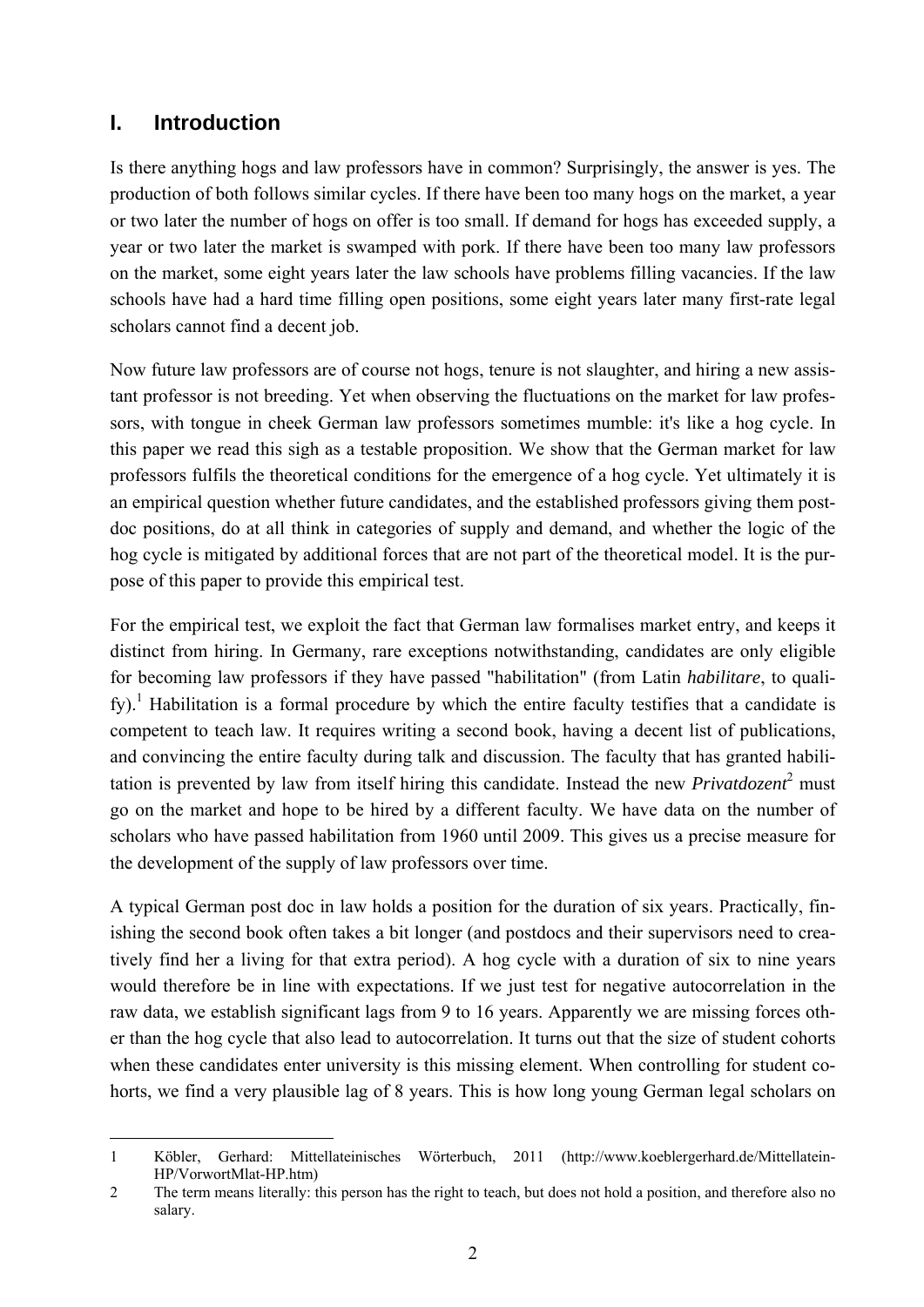average take to prepare for the market. Results do not change if we further detrend the data, if we also control for birth cohorts, and for the available proxies for alternative career paths. The result also holds if, as a robustness check, we use a series of alternative specifications of the statistical model.

It would be tempting to turn our result into a piece of advice for young lawyers contemplating to start an academic career. Since the determining factors (negative autocorrelation with a lag of 8 years, the size of student cohorts, the time trend) are already known, we are able to make out of sample predictions for the time until 2020. We predict another steep increase in the number of lawyers applying for open positions as law professors. Reading our paper, the next generation might spend more energy exploring alternative career options, as a way of breaking the cycle. Yet this strategy only makes sense at the individual, not at the collective level. Ultimately, individual success presupposes that one outsmarts the crowd.

To the best of our knowledge, we are the first to demonstrate a hog cycle in the production of law professors. In the theory section, we report the literature on hog cycles in different markets. There is one predecessor paper regarding the German market for law professors, covering the period from 1949 to 1969 (Rüthers 1972), but it only reports aggregate descriptive statistics.

The remainder of the paper is organised as follows. In section 2 we develop the theoretical hypothesis we want to test. In section 3 we describe our data. In section 4, we explore our hog cycle hypothesis by testing for negative autocorrelation: If a large number of candidates has passed habilitation x years ago, the number must be small today and vice versa. We show that this is indeed the case, but that the significant time lag is implausibly high. In section 5 we add our control variables and find a time lag with a very plausible eight years. Section 6 concludes by using our empirical model to predict the supply of law professors for another 10 years.

# **2. Theory and Hypothesis**

As its name suggests, the hog cycle concept hails from agricultural economics. The first academic papers on the phenomenon date back almost a century (Haas and Ezekiel 1926; Hanau 1928). They have immediately been translated into a piece of practical advice for farmers, urging them to adopt an anti-cyclical investment policy (Baade and Abeking 1930). Nobel Prize winners Ronald Coase (Coase and Fowler 1935a; Coase and Fowler 1935b) and Paul Samuelson (Samuelson 1976) have contributed to this literature, as well as a long list of agricultural economists (Harlow 1960; Maki 1962; Larson 1964; Jelavich 1973; Shonkwiler and Spreen 1986; Hayes and Schmitz 1987; Chavas and Holt 1991; Holt and Craig 2006). Similar phenomena have been documented on the market for potatoes (Ezekiel 1938; Simmons 1962), for real estate (Wheaton 1999; Wernecke, Rottke et al. 2004), for oil (Krugman 2001) and for nurses (AbuAlRub 2007).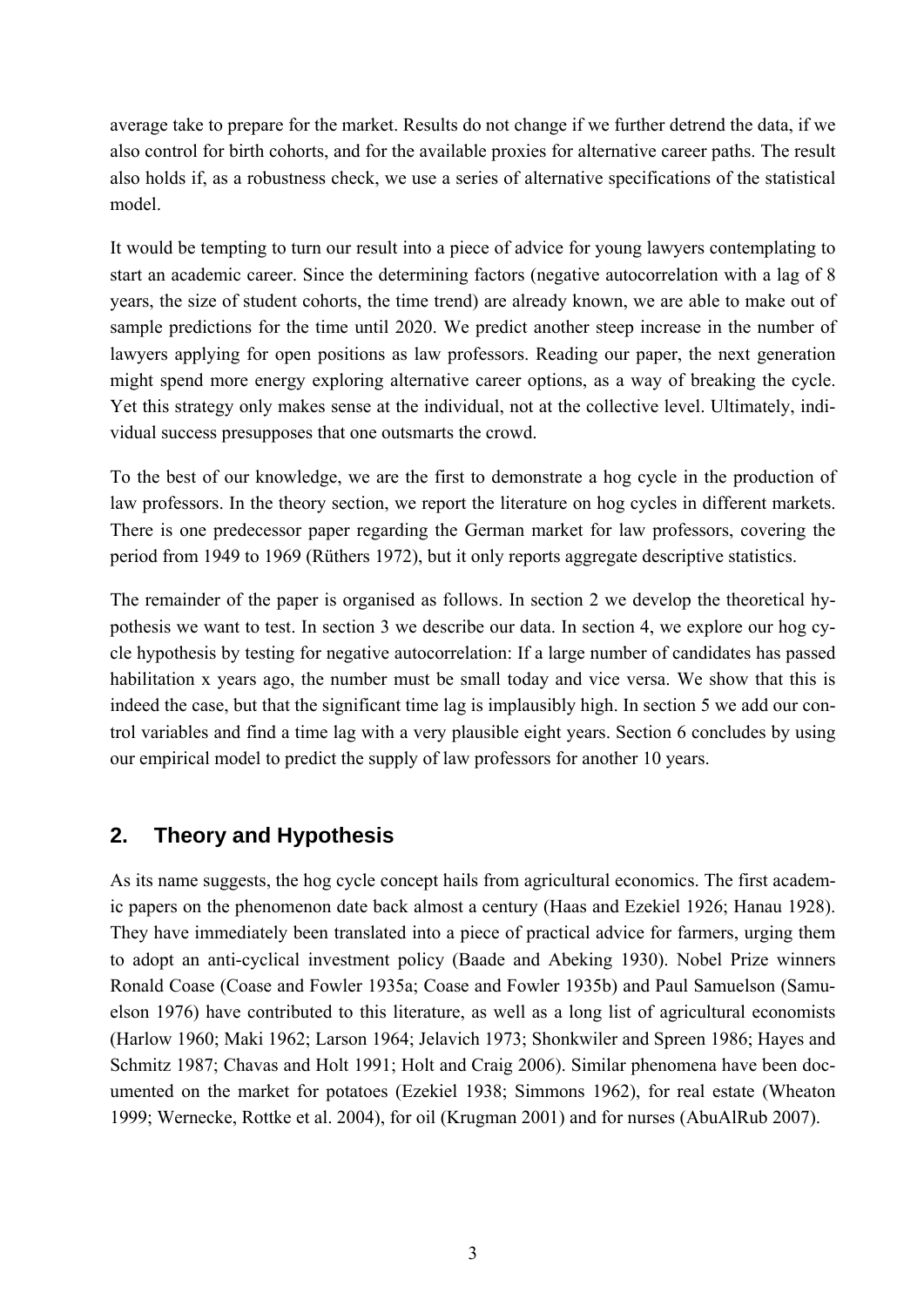Figure 1 illustrates the concept of a hog cycle with the example that started the literature. As one sees, apart from a positive time trend (in the long run, Germans spent more money on buying pork), pork prices were fluctuating cyclically, resulting from cycles of over- and undersupply.



**Figure 1 Hog Cycle That Started the Literature**  from Hanau (1928: 10)

Theoreticians call the underlying logic a cobweb (Ezekiel 1938; Stein 1992). Three conditions must be fulfilled for a cycle to emerge: (1) production in the short run cannot react to changes in demand; (2) the product in question is perishable; (3) demand in the short run does not increase if there is more supply (Ezekiel 1938). Hogs meet all three conditions: Newborn hogs need time to mature; there is the optimal moment for slaughter; if pork is cheap, people hardly eat more. Assume the demand for pork drops unexpectedly, say since consumers dread swine flu. Farmers have to lower prices if they want to sell any pork. Since this meant that profit was low, this year they breed less pigs. If these pigs are ripe for slaughter, supply is small and prices are high. Farmers react by breeding a larger next generation. When those come to the market, supply is in excess of demand. What originally was an exogenous shock has triggered a cycle.<sup>3</sup> Of course,

<sup>-</sup>3 Provided supply and demand react symmetrically, i.e. provided the elasticity of demand is similar to the elasticity of supply, the cycle returns to its origin. If supply is more elastic than demand, with every repetition the cycle swings more intensely. If demand is more elastic than supply, eventually the cycle vanishes (Ezekiel 1938).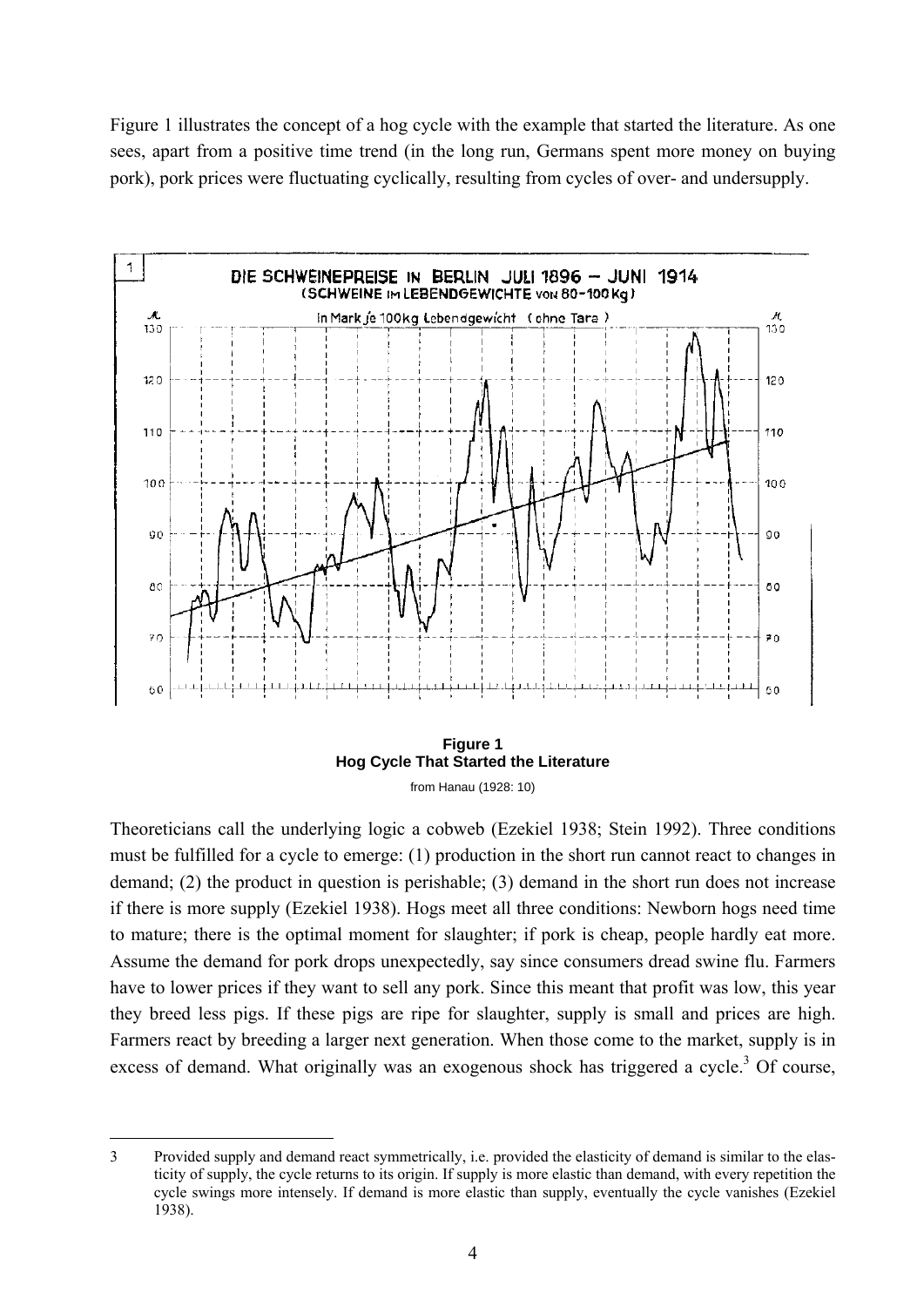there is no cycle if a sufficiently large fraction of farmers anticipate the cycle and adapt their breeding policy (Schultz 1958; Muth 1961).

In the market for law professors, the conditions necessary for the emergence of a cycle are fulfilled:

(1) Becoming a law professor takes time. In the German system, only scholars are eligible that have earned their Dr. juris.<sup>4</sup> The standard career path follows the apprentice system. Some esteemed law professor hires the future colleague as a post-doc. Once the post doc has been hired, it is rare that she leaves academia before finishing habilitation. Having spent additional time at the university would not give her an advantage on the market for non-academic lawyers. To the contrary she will be perceived as someone who is at least not inclined to do practical work, if not poorly equipped for the challenges of legal practice. Holding a post-doc position is thus perceived as a negative signal by the market for non-academic lawyers. Most post-docs would also regard it as personal failure if they did not pass habilitation; they stick to their habilitation plans not least for reasons of self-esteem. The typical post-doc position is for the duration of six years, with the possibility of a short prolongation. There is thus a considerable time lag between the decision to prepare a new scholar for the market and the moment when she can apply for a position. For all of these reasons, in the short run the supply of law professors is inelastic.

(2) Most *Privatdozenten* are on the market for a year or two. If they have not found a position within three or four years, odds are low that they ever will. The law faculties take the fact that a *Privatdozent* has not been hired by other faculties as a signal that something must be wrong with this candidate. Once a *Privatdozent* has taken up a position in legal practice, returning to academia is close to impossible. This makes future law professors a perishable commodity. Note that future law professors also have very little room for changing the moment when they enter the market, in anticipation of changing market conditions. Speeding up writing the book is a frequent plan, but it hardly ever succeeds. Postponing habilitation is usually not possible either since positions expire.

(3) Finally, to date there are only two private law schools.<sup>5</sup> The remaining 42 law faculties (and other faculties for, say, business or technology that occasionally hire lawyers) are funded by the state.<sup>6</sup> This helped the faculties during the financial crisis, as faculty budgets were basically unaffected. Yet it also means that faculties cannot react to the supply of more excellent candidates by creating new positions. Moreover, professors are public servants, with salaries fixed by statute. Therefore faculties can also not react to excess supply by lowering prices. Sadly if there are more good candidates than the market can take, the market does not clear. Those who have not

<sup>-</sup>4 The best analogue in the US system is the J.S.D. (not the Juris Doctor, i.e. the J.D.)

<sup>5</sup> Bucerius Law School in Hamburg, est. 2000, and EBS University for Business and Law in Wiesbaden, est. 2011. Another private law faculty, the Hanseatic University in Rostock never got off the ground and was closed in 2009, only two years after its establishment.

<sup>6</sup> For a complete list see http://de.wikiversity.org/wiki/Liste\_der\_juristischen\_Fakult%C3%A4ten\_in\_Deutschland.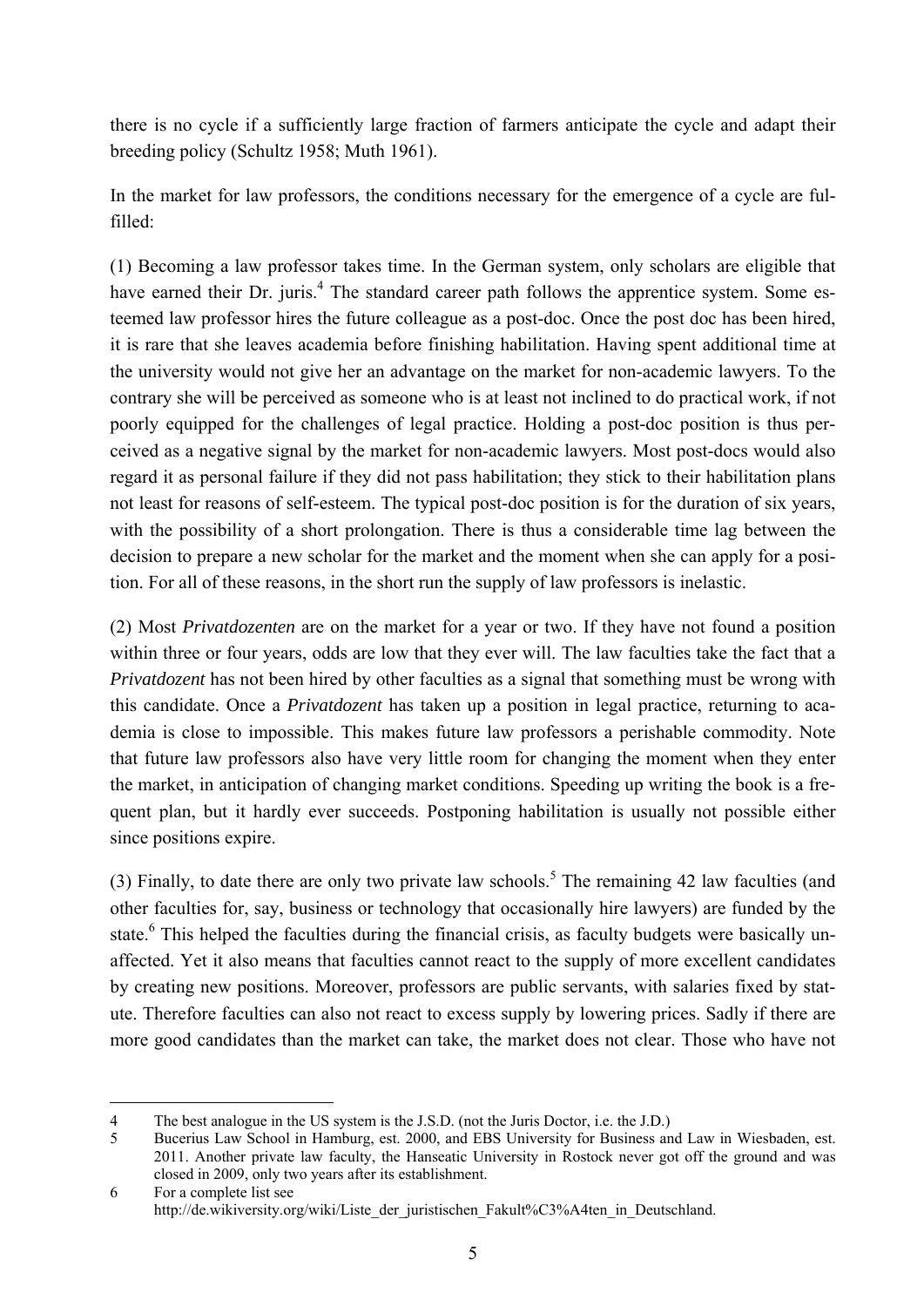been hired must change their profession. Most of them join law firms. The third condition for a cycle is thus also fulfilled. Demand is not elastic enough to parry fluctuations of supply.

In the past, the German market for law professors has occasionally been hit by exogenous shocks. The two most prominent shocks happened to be positive ones. In the 60s and early 70s, the German government decided to heavily invest into university education. No less than 15 new law faculties were founded.<sup>7</sup> Many additional law professors were needed to fill these new positions. The next shock came with reunification. The former German Democratic Republic had five law faculties,<sup>8</sup> and four more were established shortly after reunification.<sup>9</sup> Since most East German law professors were believed to be too close to the Communist regime, most of them soon lost their positions. They were replaced with candidates from the West. In both periods, demand heavily exceeded supply. In theory, either shock would have been sufficient to start a hog cycle.

In the introduction, we have explained why we have reason to expect the cycle to have a duration between six and nine years. This leads to our

**Hypothesis:** The supply of German law professors exhibits negative autocorrelation with a lag between six and nine years.

# **3. Data**

Ideally for each candidate who has applied for habilitation we would like to know a family name, a given name, the name of the habilitating university, the subdiscipline (private, public or criminal law) and, most importantly, the year of the habilitation procedure. We can get thisinformation from two partly overlapping sources:

A statute from 1969 created the German National Library and obliged all publishing houses to submit one copy of each newly published book to that library.<sup>10</sup> Based on these submissions, the "German National Bibliography" has subsequently been compiled and published. If the book in question is a habilitation thesis, this is noted in the bibliography, together with the year of the habilitation procedure. To the extent possible, the statute on the German National Library was applied retroactively. Data for habilitations seems reasonably reliable from 1960 onwards.

Unfortunately, sampling has revealed that this data is partly incomplete. To complete the data, we have exploited the fact that a sort of Who's Who of academics, the *Kürschners Gelehrtenkalender*, has just been made available electronically.<sup>11</sup> In this digest, professors of all disciplines at

<sup>-</sup>7 Augsburg, Bayreuth, Bielefeld, Bochum, Bremen, Düsseldorf, Gießen, Hagen, Hamburg II, Hannover, Konstanz, Mannheim, Osnabrück, Passau, Regensburg.

<sup>8</sup> Humboldt University in Berlin, Halle, Jena, Leipzig, Potsdam.

<sup>9</sup> Dresden, Frankfurt (Oder), Greifswald, Rostock.

<sup>10</sup> Gesetz über die Deutsche Bibliothek v. 31.3.1969, BGBl. 1969 I 265.

<sup>11</sup> The database is available at the deGruyter publishing house, http://www.degruyter.de/cont/fb/nw/detail.cfm?id=IS-9783598418822-1.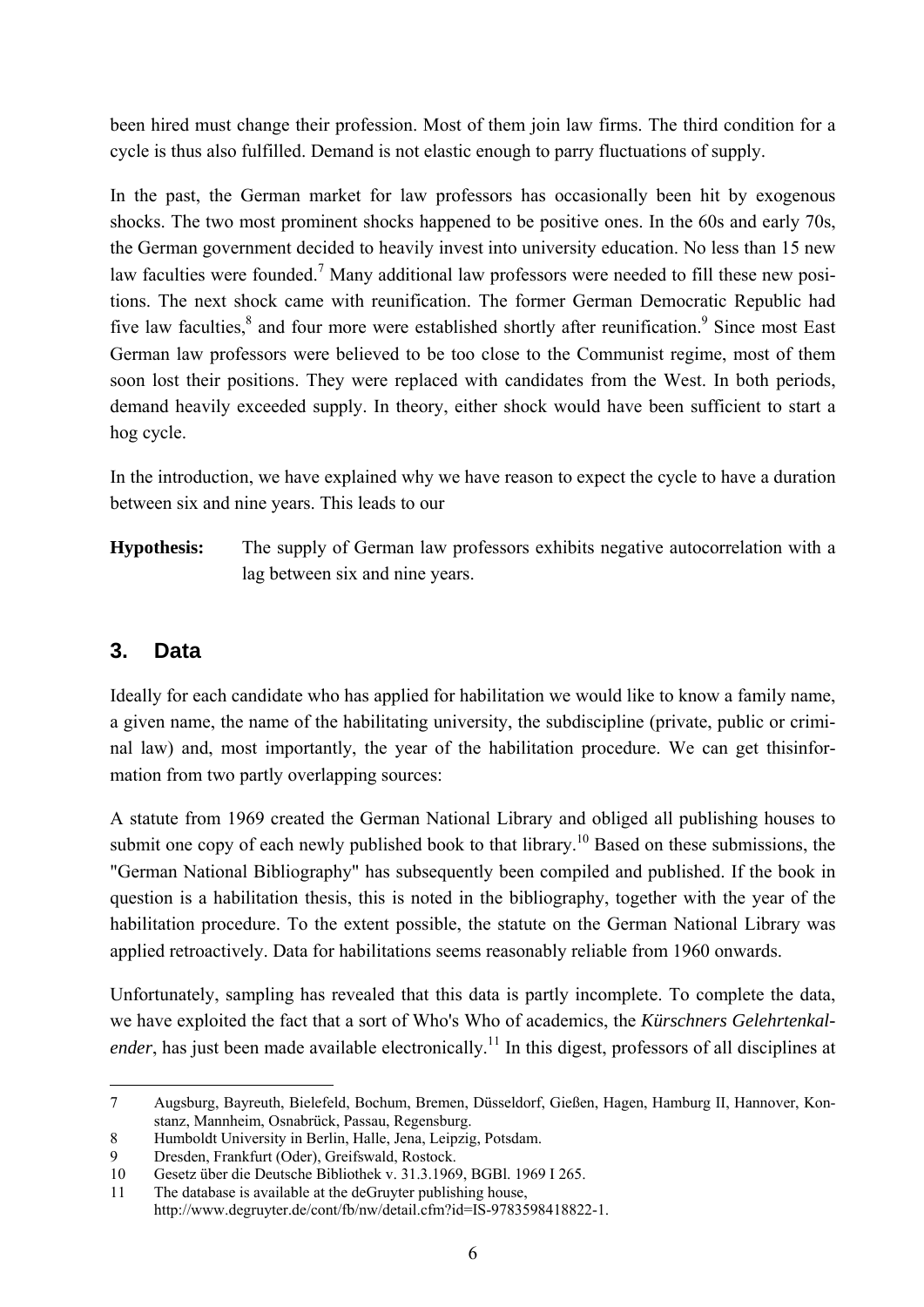universities of German language self-report biographical sketches. Since the platform only made it possible to export names, not the year of habilitation, the subdiscipline and the university, we had to complete these data points by hand. Hand coding was also necessary to identify persons who had been invited to contribute to the digest without having passed habilitation. This mainly concerns honorary professors, i.e. practitioners who receive the honorary title of a professor in exchange for teaching students free of charge. We have removed such entries from our dataset.

We have matched these two datasets by name and removed all duplicates. The resulting gross dataset contains 2071 data points. We thus have complete data of 2071 habilitations for the time between 1876 and 2009. (Data from 2010 is still too incomplete to include.) However we truncate our dataset in 1960, before which year we cannot rely on the records to be complete. This leaves us with 1991 data points. There is a predecessor publication reporting descriptive statistics of habilitations in law from World War II until 1969 (Rüthers 1972). It relies on a survey, but unfortunately only reports aggregates. We therefore cannot use this publication to extend our time series further into the past.

Our variable of interest is not individual choices, but the development of supply over time. Therefore in our regressions we work with the total number of habilitations per year. Our original dataset comprises 50 observations. Depending on the length of the lag, it is reduced to the number of years for which we can observe the lag. Given the inevitably small number of observations, it is all the more remarkable that we find very robust results.

Finally, to identify subdisciplines, we have double checked with lists compiled by the associations of private law professors<sup>12</sup>, of criminal law professors<sup>13</sup> and of public law professors.<sup>14</sup>

Figure 2 makes it obvious that the production function of law professors has not been smooth. There was a first spike in the early 70s and a second shortly after the year 2000. In the intermediate period, and possibly also in the current years, there is a much smaller supply of law professors. Note that already visual inspection of the raw data suggests a similarity with the hog cycle graph in Figure 1.

-

<sup>12</sup> Zivilrechtslehrervereinigung, http://www.zlv-info.de, accessed on 1 Oct 2010.

<sup>13</sup> Courtesy of Prof. Bernd Schünemann in private correspondence on 20 Jan 2011.

<sup>14</sup> Vereinigung der Deutschen Staatsrechtslehrer, http://vdstrl.zar-muenster.de, accessed on 1 Oct 2010.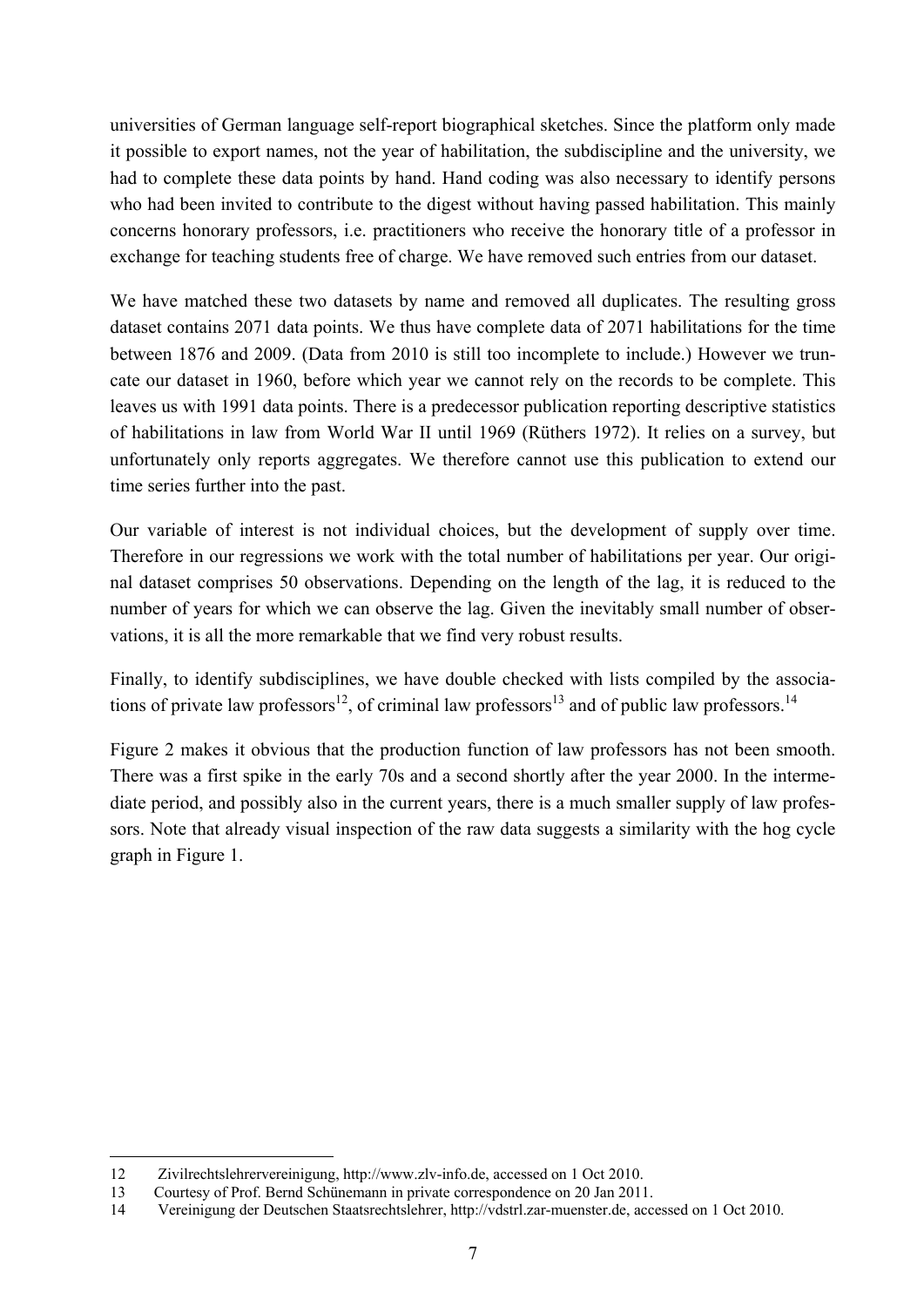

**Figure 2 Production Function of Law Professors**  Total number of habilitations per year

Figure 3 demonstrates that the development in the subdisciplines was very similar. The only remarkable difference concerns the early spike (which was much more pronounced in private law) and the recent spike (which was much more pronounced in public law). Furthermore, habilitation data in criminal law is more noisy, which may be attributed to the comparably small number of law professors organized in this association. The overall shape of the curve is nonetheless similar. Since subdisciplines do not make a pronounced difference, in the remainder of the paper we work with the complete data set.



**Figure 3 Development in the Three Institutionalised Subdisciplines**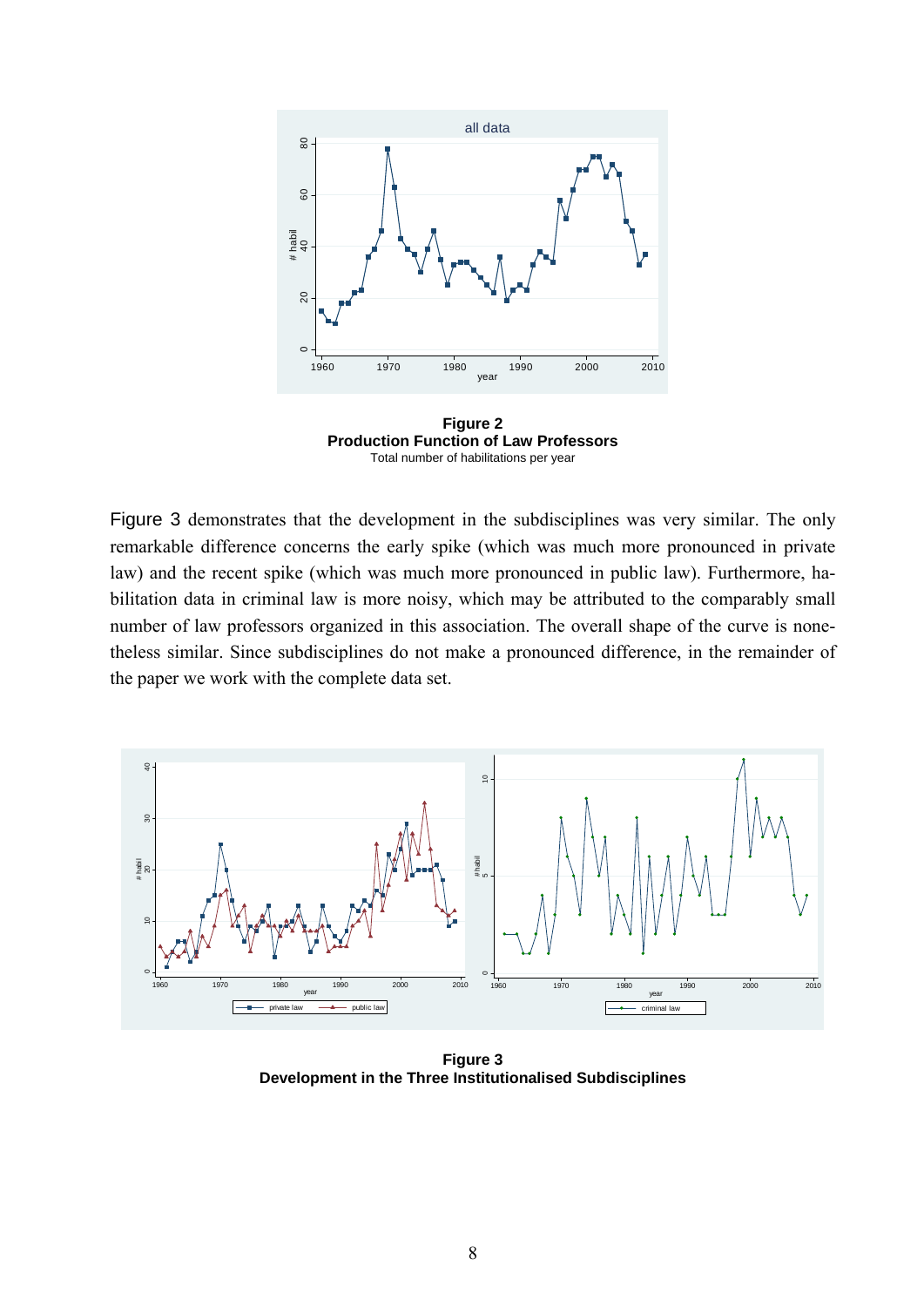#### **4. Pure Autocorrelation**

If there is a hog cycle of law professors, the supply of professors today must be negatively correlated with the supply of professors x years ago. As a first test for our hypothesis, we estimate time series regressions with an autocorrelation term. Specifically we estimate

$$
y_t = \alpha + \rho y_{t-x} + \varepsilon_t \qquad (1)
$$

where  $y_i$  is the number of habilitations in year t, a is a constant term,  $y_i = x$  is the number of habilitations x years ago and  $\varepsilon_t$  is residual error. The coefficient of interest is  $\mu$ , which we expect to be negative and significant, at least for some time lags. The peaks in Figure 2 suggest that the data might be heteroskedastic, which is why we estimate Huber-White robust standard errors.

Autocorrelation requires the coefficient for the number of habilitations x years ago to be significantly different from zero. Figure 4 compresses the findings from 14 time series regressions with different lags. It illustrates two findings: First, all coefficients are negative, i.e. below the zero line. We thus do find a hog cycle. If there have been many habilitations in the past, the statistical model predicts few habilitations today, and vice versa. This is what we expected. Yet against our expectation, the error bars indicate that all lags from 9 to 16 years are significantly different from zero. Apparently not only relatively recent developments seem to matter, but even the number of habilitations 16 years ago seems to determine how many professors are on the market today.



**Figure 4 Autocorrelation (absent controls)**  Each dot is the coefficient of the lag of the number of habilitations x years ago from the regression of (1) Error bars are calculated from the standard error of this regressor

A lag at the lower bound of our expectation, i.e. a lag of 6 years, is clearly insignificant. By contrast a lag at the upper end of our expectation, i.e. a lag of 9 years, is weakly significant ( $p =$ .051), Table 1. The model predicts that there are 52.82 new law professors on the market every year, minus .258 times the number of habilitations 9 years ago. Since this number has never been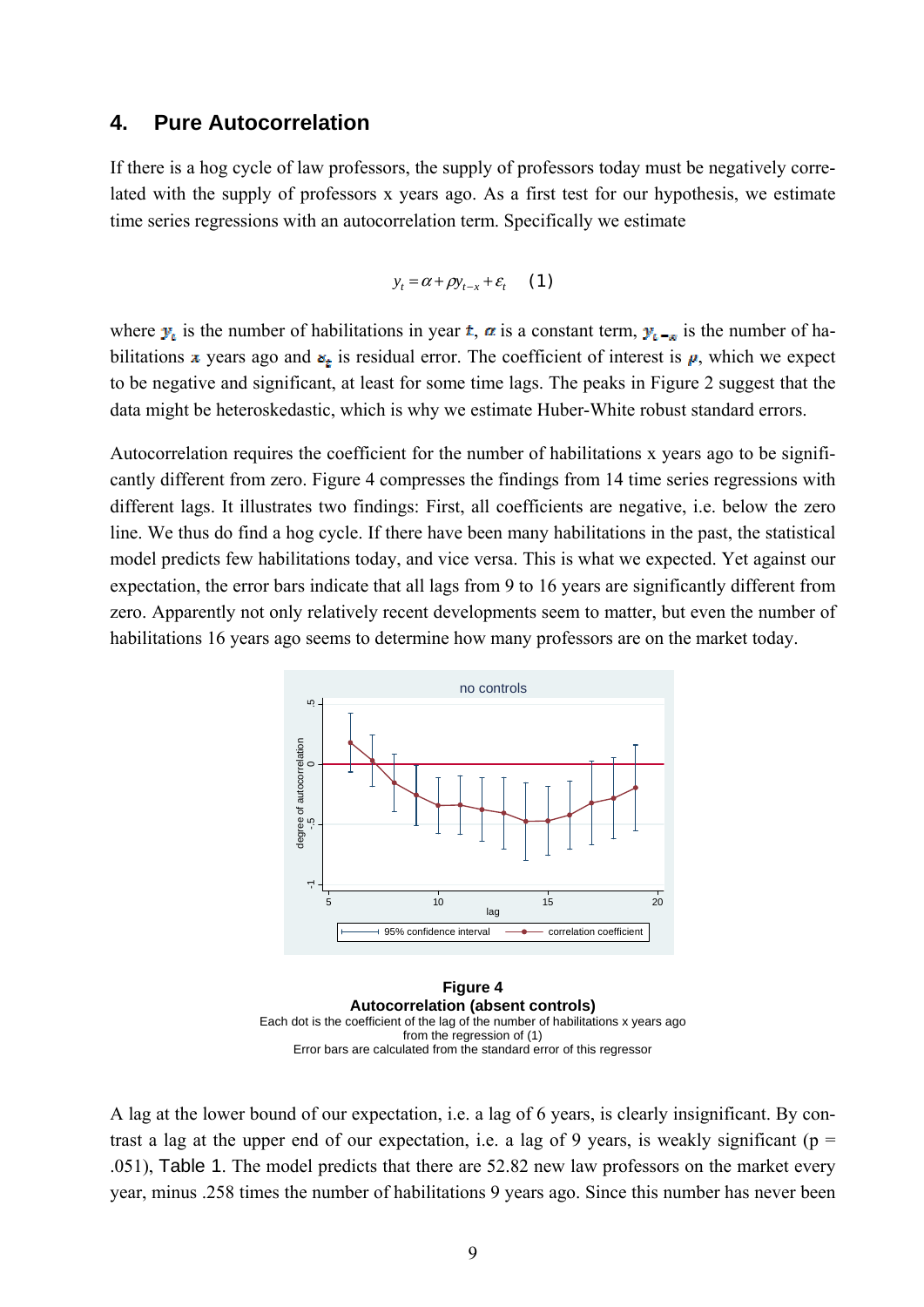zero, the predicted number of habilitations is always smaller than 52.82, but the more so the larger the supply in the past. The negative correlation is pronounced. Four habilitations in the past seem to deter one habilitation now.

| lag9    | - 258*      |  |  |
|---------|-------------|--|--|
| cons    | $52.816***$ |  |  |
|         | 41          |  |  |
| p model | .0051       |  |  |
|         | . .0585     |  |  |

**Table 1 Pure Autocorrelation**  depvar: # habilitations in year x, robust standard errors \*\*\* p <.001, \*\* p < .01, \* p < .05,  $^{\circ}$  p < .1

# **5. Adding Control Variables**

Our data thus supports the theoretical prediction of negative autocorrelation. We also support a lag at the upper end of our expectation. Yet much deeper lags are also significant, they are even more pronounced, and have smaller p-values. These apparent findings are implausible. Take the lag with the lowest p-value, a lag of 15 years. It would require that the large majority of future professors decides to become an academic shortly after entering university. Even this rare species usually proffers a fallback option, like becoming a judge or an attorney. The long lag of 15 years presupposes that they do not reconsider the fallback option in the light of the information then available, when they assume their post-doc position. This is highly implausible.

There are also statistical reasons to revisit the estimation. The best performing model with just one lag only explains 13% of the variance. Obviously a lot of the fluctuations in the supply of law professors are still unexplained. More importantly even, as long as we miss those additional factors that determine the development of habilitations over time, due to omitted variable bias the coefficients of that time lag(s) in Table 1 risk being inconsistent. In this section we therefore turn to the major additional explanatory factors, which we add as control variables.

#### **a) Time Trend**

-

The left panel of Figure 5 shows that, despite the fluctuations, the number of habilitations grows over time.<sup>15</sup> Over the 50 years of observation, legal academia has been growing. Candidates have been sensitive to this overall time trend. The right panel of Figure 5 supplements the autocorrelation from Figure 4 with a control for this time trend.

<sup>15</sup> Technically, the line is the predicted number of habilitations if we exclusively regress the yearly output of law faculties on the time trend.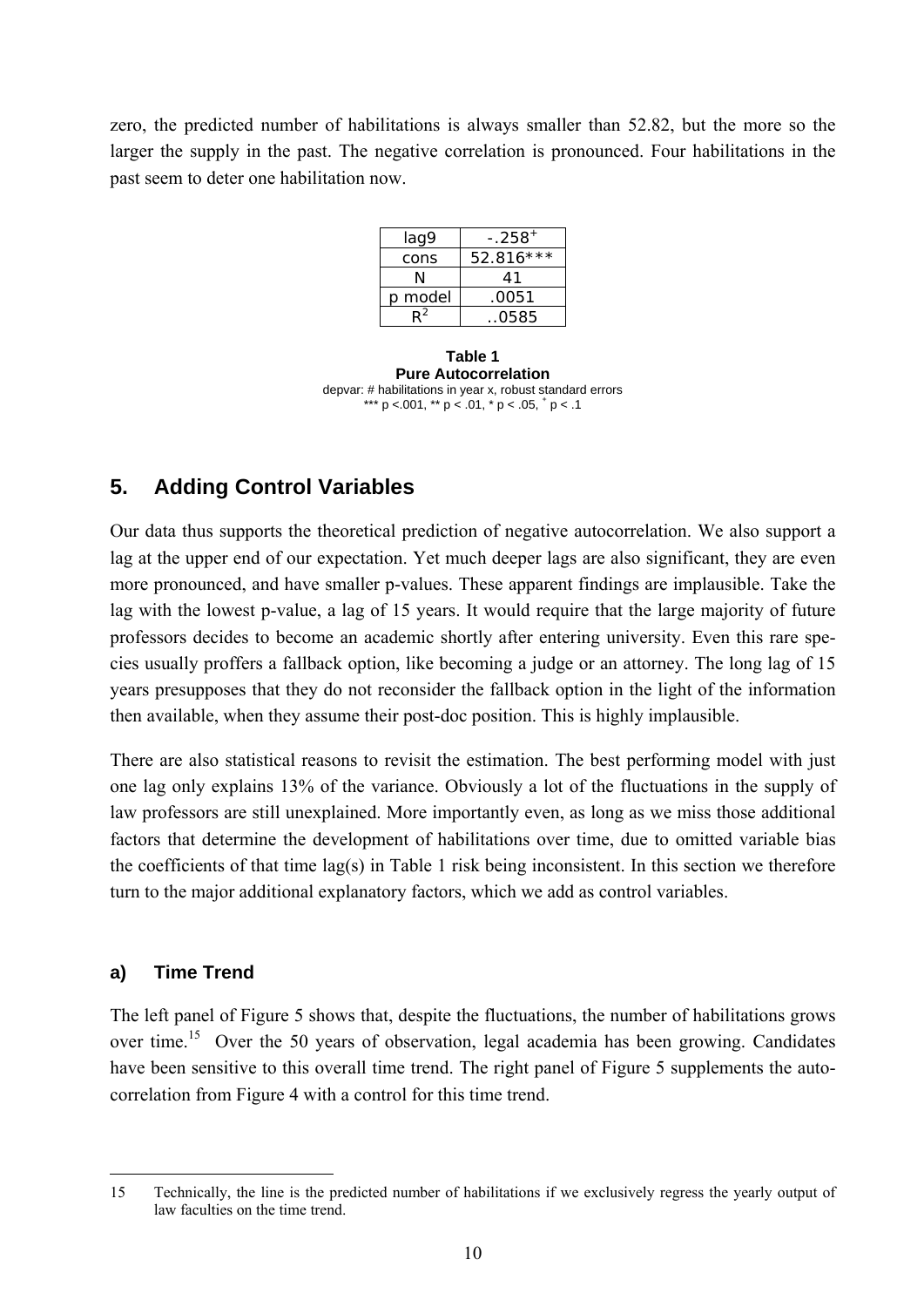The most important message from Figure 5 concerns robustness. Controlling for the time trend not only does not make autocorrelation disappear. It to the contrary even makes the autocorrelation coefficients larger, and p-values smaller. We now find a significant hog cycle of any length from 8 to 19 years; only the 8 and 9 year lags are in line with our expectation.



**Figure 5 Adding Time Trend**  Each dot is the coefficient of the lag of the number of habilitations x years ago Error bars are calculated from the standard error of this regressor

The regression of Table 2 shows that controlling for the time trend is indeed important. The trend is positive and strong. Everything else held constant, there are two more habilitations every third year. The time trend is significant at the 1% level. As one sees from the considerably larger  $R<sup>2</sup>$ , adding the time trend indeed improves the model. But this model in line with our theory still competes with many alternative specifications that seem to refute our theory.

| time trend | $.712**$    |  |  |
|------------|-------------|--|--|
| lag9       | $-.469**$   |  |  |
| cons       | $39.652***$ |  |  |
| N          | 41          |  |  |
| p model    | .0002       |  |  |
| 2ס         | .2612       |  |  |

**Table 2 Adding Time Trend**  depvar: # habilitations in year x, robust standard errors time trend is 0 in 1960, and grows by 1 every year N depends on duration of lag \*\*\* p <.001, \*\* p < .01, \* p < .05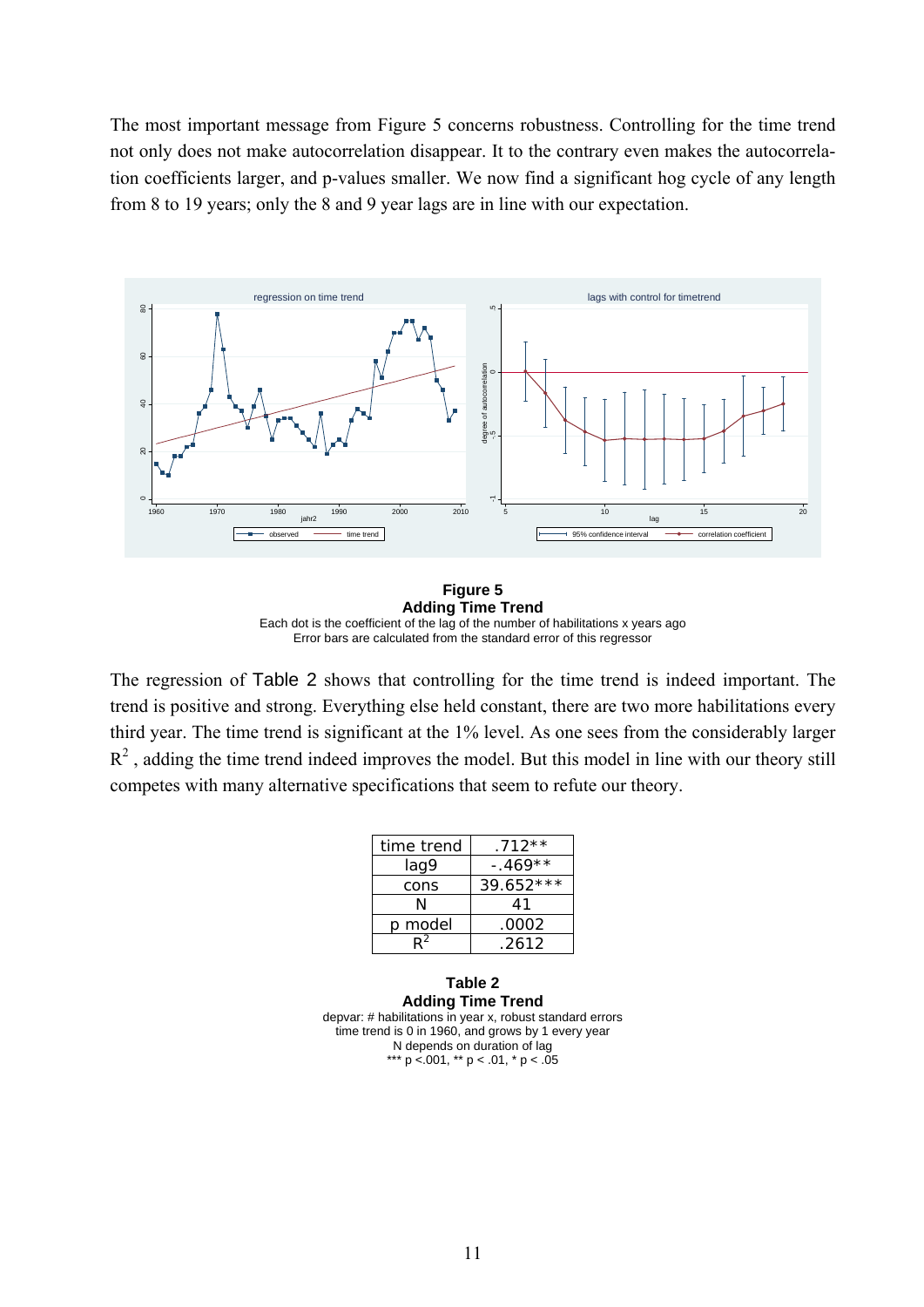#### **b) Birth Cohort**

The German apprenticeship model of academic careers takes considerable time. When they are on the market, future law professors are around age  $40<sup>16</sup>$  One should expect that there are more candidates the larger the respective birth cohort. The number of those who bring the right talents should be more or less proportional to the number of those born forty years before. Consider Figure 6, which depicts data on birth cohorts from the German Federal Bureau of Statistics.



**Figure 6 Development of Birth Cohorts over Time** 

Figure 6 illustrates why birth cohorts are relevant for understanding the production function of law professors. The data contain several structural breaks: one drop in birth cohorts, presumably caused by the economic crisis in the early 30s (playing itself out in the early 70s) and an even more pronounced dip, which resulted from the end of World War II (and played itself out in the mid 80s). Conversely, steep increases resulted from the baby booms in the early Nazi years (becoming effective in the late 70s) and during the recovery after World War II (peaking in the early 2000s). Overall there is the clear negative trend characteristic of modern affluent societies.

The right panel of Figure 6 is even more important. It shows that birth numbers also exhibit autocorrelation. The autocorrelation is negative in the short run, and most pronounced around 11 years, and positive in the long run, with a peak at 27 years. Now the original time series regressions from Figure 4 cannot discriminate between the two channels of negative autocorrelation: the one resulting from parents' decisions on family planning, and the other resulting from the future candidate's decisions on her own career. Controlling for the size of birth cohorts will isolate the latter effect.

<sup>-</sup>16 Between 1980 and 2008, the mean age at habilitation has been 39.76, sd. .92 (calculated from age data by the German Federal Bureau of Statistics, published in their schedule 4.15.2a and in table 18 of the German Scientific Council's printed matter 5125-02).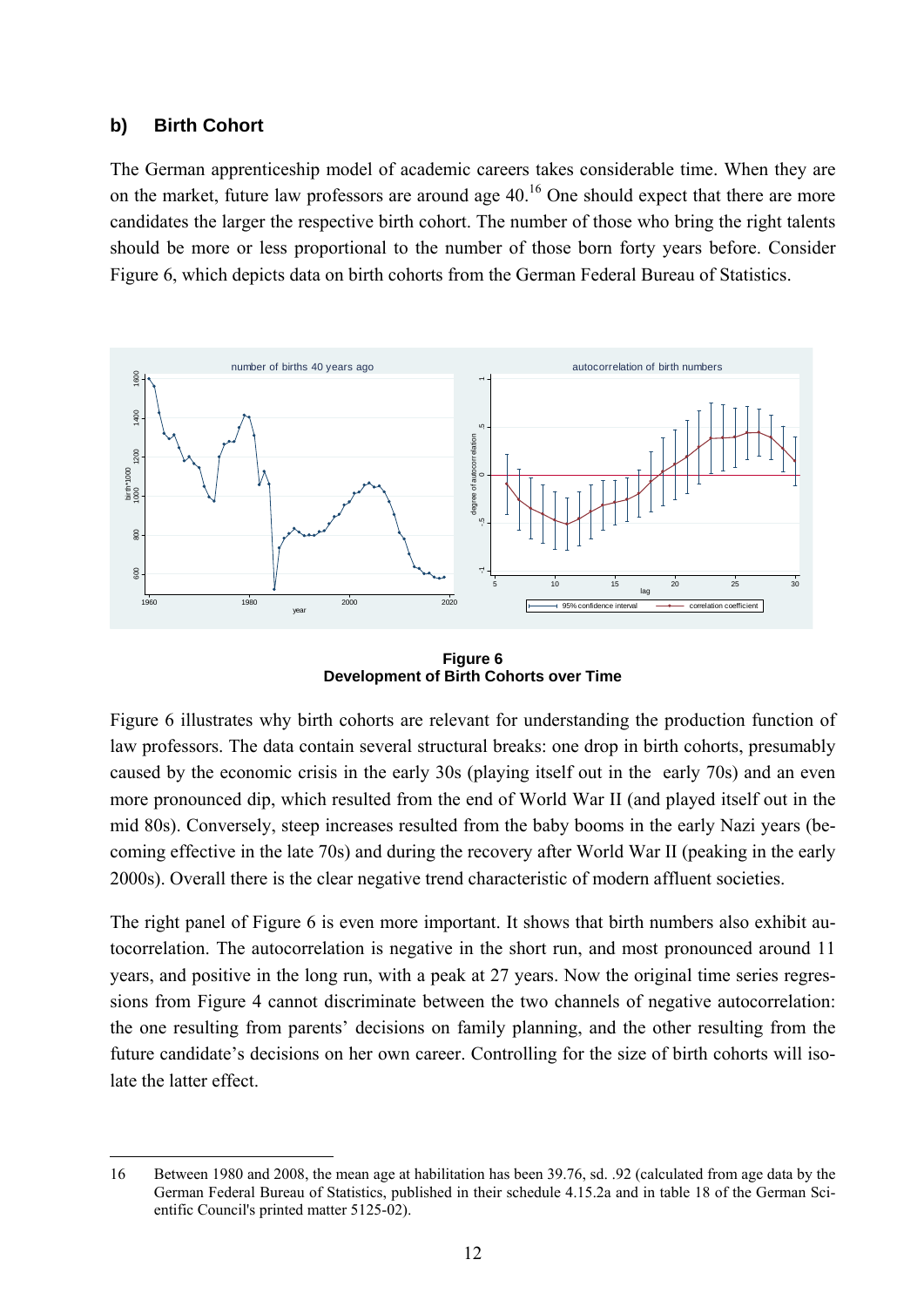Figure 7 shows that adding this control variable has a profound effect on the estimation of autocorrelation. With this control variable (and the time trend) the best performing lag is at a much more plausible 9 years. Lags above 14 years are insignificant.



**Figure 7 Adding Time Trend and Birth Cohort**  Each dot is the coefficient of the lag of the number of habilitations x years ago Error bars are calculated from the standard error of this regressor

The regression in Table 3 demonstrates the strong effect of the composition of the birth cohort. Roughly one in every  $18.000$  additional newborns<sup>17</sup> tries to become a law professor forty years later.

| time trend     | $1.257***$  |
|----------------|-------------|
| birth cohort   | $.056***$   |
| lag9           | $-0.786***$ |
| cons           | $-21.413$   |
| N              | 41          |
| p model        | $-.001$     |
| D <sup>2</sup> | .5371       |

#### **Table 3 Adding Time Trend and Birth Cohort**  depvar: # habilitations in year x, robust standard errors time trend is 0 in 1960, and grows by 1 every year birth cohort is # of births  $(* 1000)$ , 40 years ago \*\*\* p <.001, \*\* p < .01, \* p < .05

-

<sup>17</sup> The exact number being 1/.056 = 17.857.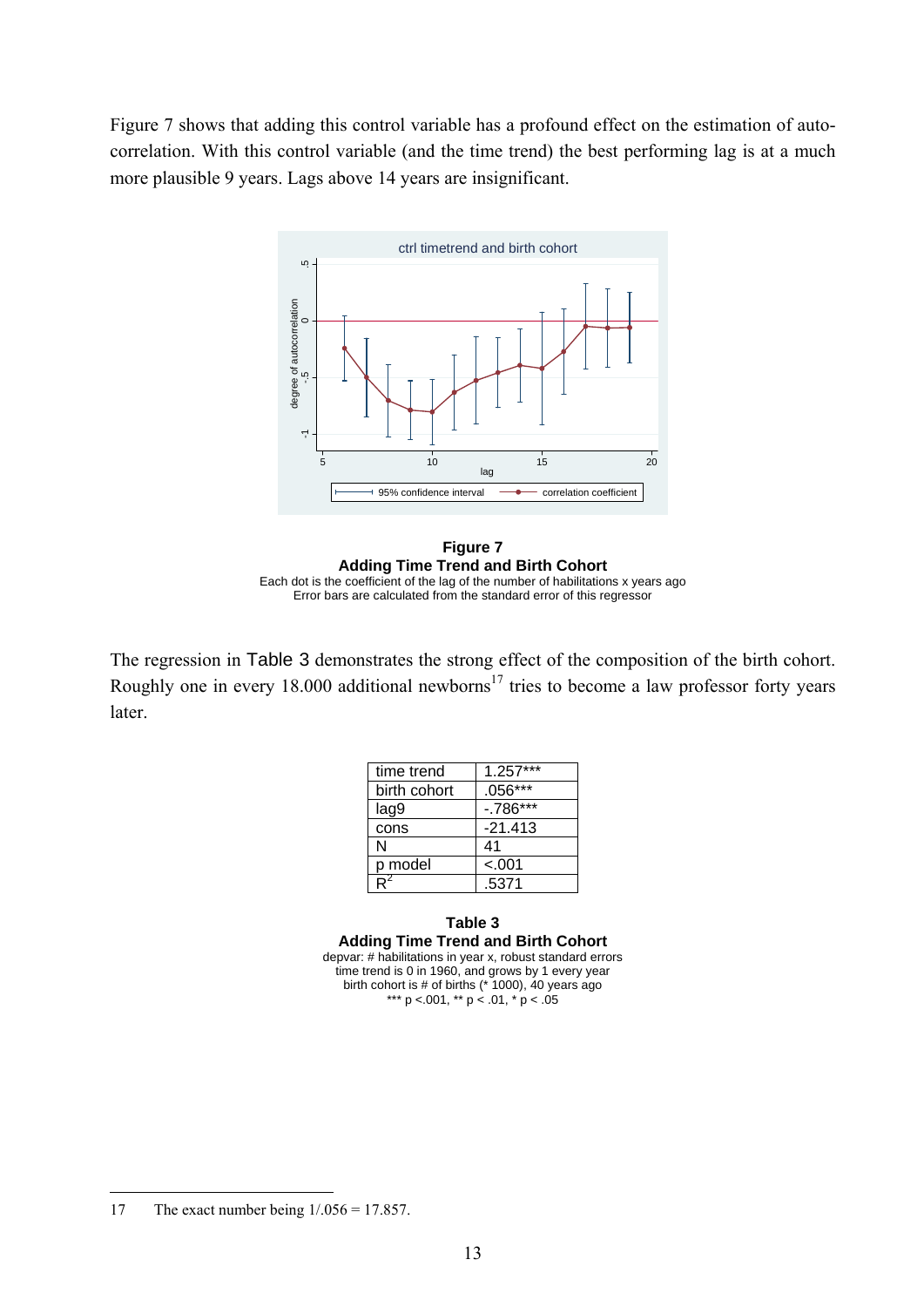#### **c) Student Cohort**

The picture looks similar if, instead, we control for the size of the student cohort of which the future law professor is part. To that end we add the number of students who have been enrolled in German universities 20 years ago as a control variable. We take this data from the German Federal Bureau of Statistics. The lag of 20 years is motivated by the fact that a typical law professor is around 40 when she is on the market, and that Germans typically enter university around age 20. With this control variable, again only shorter lags of the number of habilitations turn out significant. The best performing model now has a highly plausible lag of 8 years.



**Figure 8 Adding Time Trend, Birth Cohort and Student Cohort**  Each dot is the coefficient of the lag of the number of habilitations x years ago Error bars are calculated from the standard error of this regressor

The regressions in Table 4 show that, once we control for the size of the student cohort, the effect of the birth cohort becomes immaterial. In model 2 the regressor of the birth cohort is insignificant. Adding this control variable does not explain any additional variance. Two more findings are remarkable. With these regressions we explain a huge proportion of the variance, namely more than 75 %. Moreover, once we control for the size of the student cohort, the overall time trend becomes negative. Student cohorts grow faster than calendar time.

Actually we can even be more sophisticated. In model 3 of Table 4, we regress student cohorts 20 years ago on birth cohorts 40 years ago and the time trend. Both coefficients are significant, and have the expected signs: student cohorts grow over time, and they grow faster than birth cohorts (which is why, even when controlling for birth cohorts, the time trend remains significant and negative). In the last step, using the procedure introduced by Sobel (1982), we can test whether birth cohorts have a significant indirect effect on the number of habilitations, mediated by student cohorts (for background see Wood, Goodman et al. 2008). This turns out to be the case (z of indirect effect 3.867,  $p = .00011$ ). Thus birth cohorts matter chiefly because they affect how many students go to university which, in turn, affects how many graduates can become professors.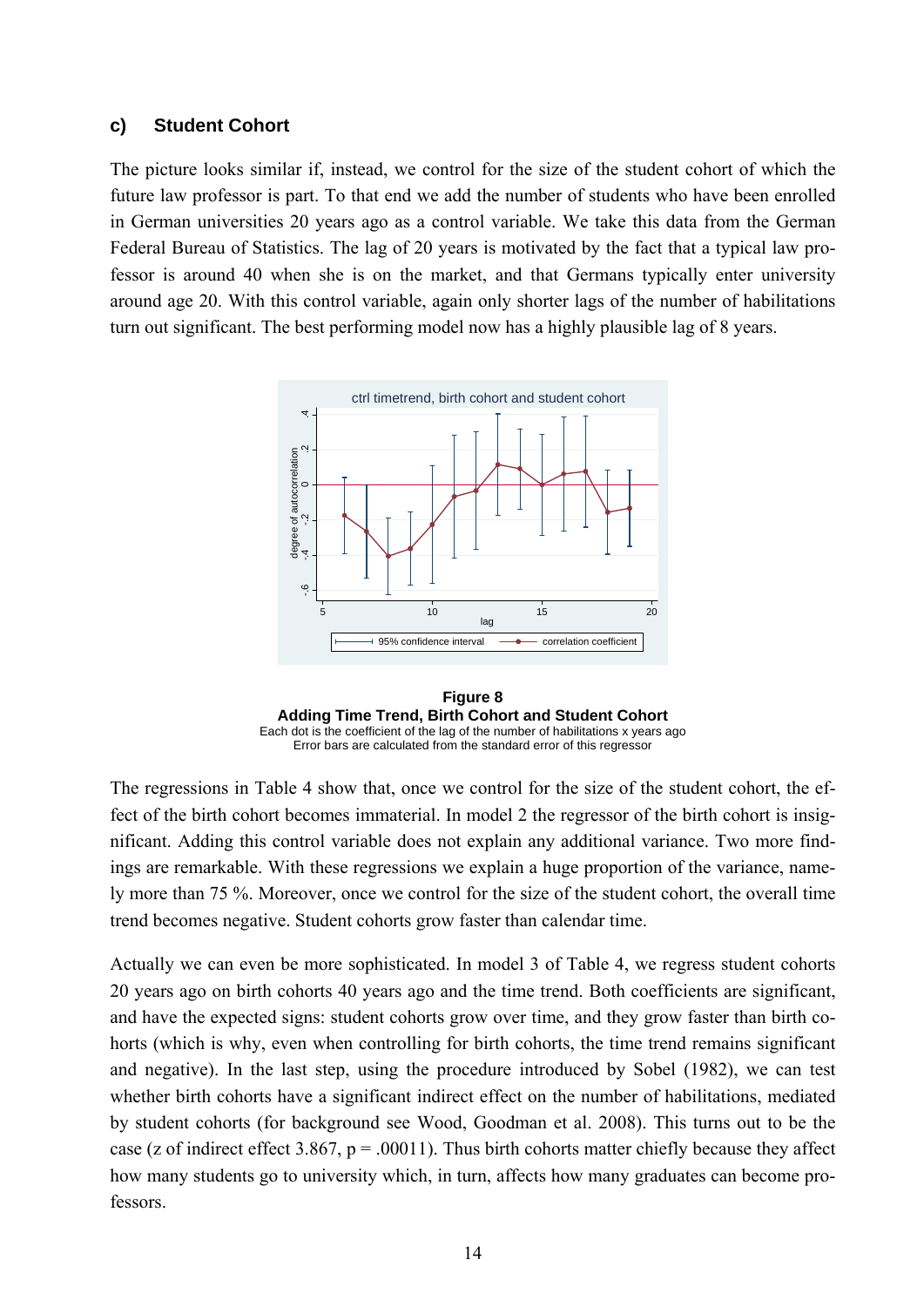|                | model 1     | model 2     | model 3      |  |
|----------------|-------------|-------------|--------------|--|
| depvar         | # habil     | $#$ habil   | student      |  |
|                |             |             | cohort       |  |
| time trend     | $-2.772***$ | $-2.366***$ | $2.210***$   |  |
| student cohort | $1.659***$  | $1.522***$  |              |  |
| birth cohort   |             | .011        | $.021***$    |  |
| lag8habil      | $-.335***$  | $-.405**$   |              |  |
| cons           | 68.087 ***  | 53.138**    | $-44.277***$ |  |
| N              | 42          | 42          | 42           |  |
| p model        | < .001      | < .001      | < .001       |  |
| $R^2$          | .7738       | .7808       | .9353        |  |

**Table 4 Adding Time Trend and Student Cohort**  depvar models 1 and 2: # habilitations in year x, robust standard errors depvar model 3: student cohort, 20 years ago time trend is 0 in 1960, and grows by 1 every year student cohort is # of newly inscribed students in all German universities, 20 years ago birth cohort is # of births (\* 1000), 40 years ago \*\*\*  $p$  <.001, \*\*  $p$  < .01, \*  $p$  < .05

#### **d) Alternative Career Options**

Arguably, when they consider preparing themselves for a career in academia, promising young lawyers consider attractive alternative career options. Recall that, once they have become a post doc, it is very unusual for lawyers to leave university and go to practice (unless forced to do so since, past habilitation, they cannot find a job at a university). Therefore the relevant moment for checking out alternative career paths is after having earned their *Dr*. *juris*, and before taking up a post doc position.

In the German system future law professors typically consider one of two alternative career paths. Those who are interested in earning money would join one of the international law firms. Those more interested in advancing justice, serving their country, or maybe having a couple of children soon (since the system of maternity leave is most generous for public servants), would rather join the judiciary. In Germany, lawyers may become judges right after having finished their legal education. After age 32, the judiciary normally no longer hires, meaning that lawyers stand little chance to become judges should they pass habilitation, but are not hired by a law faculty. All over the country, there are more than 20,000 judges. Careers in the judiciary tend to be slow, but can ultimately lead to the Supreme Court or to one of the prestigious appellate courts. Salaries are rather modest and fixed by statute. Given we have already seen that a lag of 8 years is most relevant, we also check for career opportunities 8 years before a generation of candidates is on the market.

Entry into the judiciary critically depends on hiring. As Figure 9 shows, until the mid-90s, the number of judges has been growing slowly, with the only peak resulting from reunification. We take this data from the biennial employment reports of the German Federal Ministry of Justice.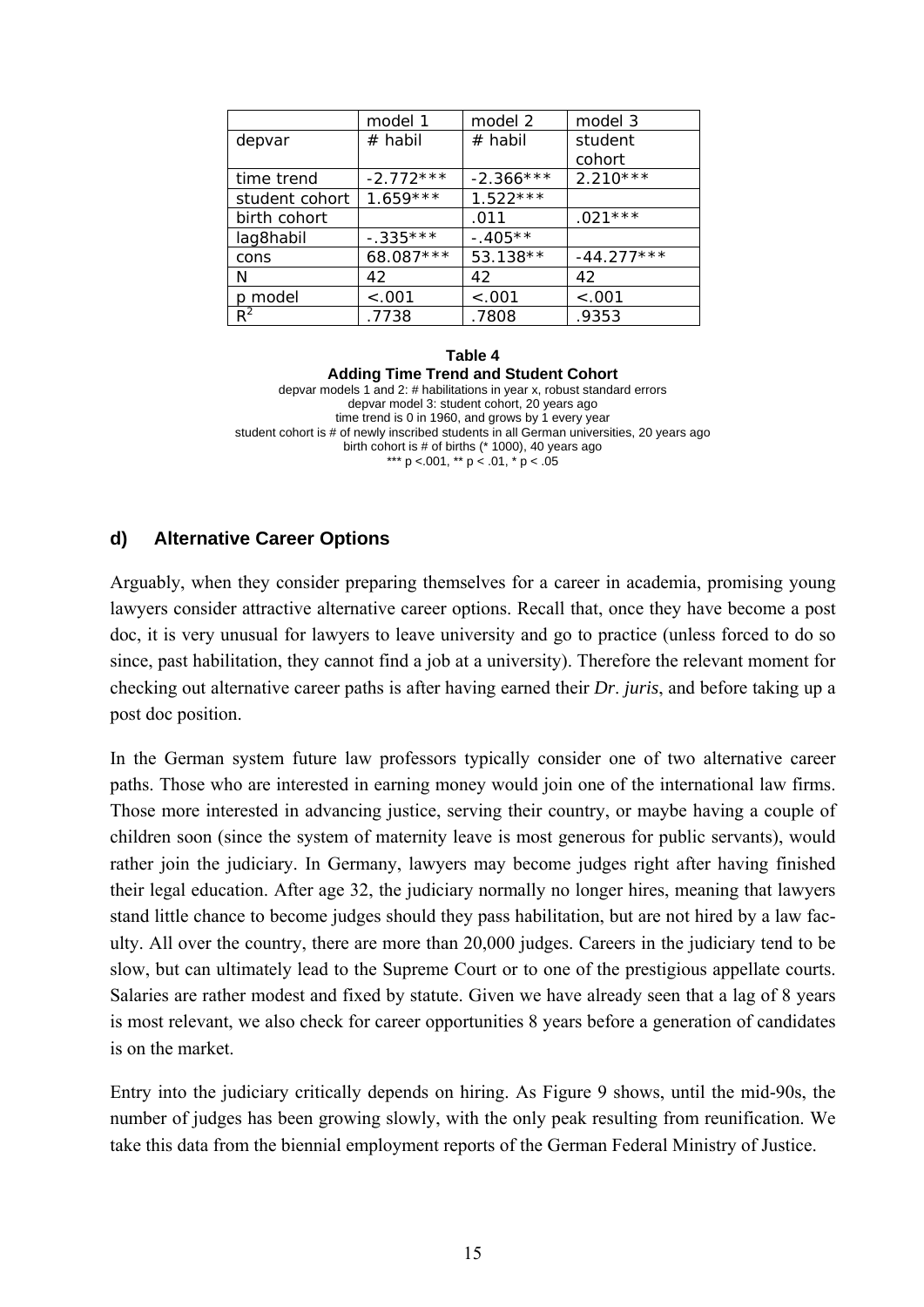

**Figure 9 Number of Judges in Germany**  y axis: multiply by 1000

As a proxy for earning prospects in the big law firms, we take the development of gross national product; unfortunately, no major law firm has been both willing and able to give us time series data on salaries for associates. As Figure 10 shows, GNP has been growing almost linearly year by year. The turnover of law firms should be positively correlated with the ability of potential clients to pay higher fees which, in turn, should be correlated with GNP.



**Figure 10 GNP Development as a Proxy for earning Prospects in Law Firms** 

The regressions in Table 5 make it clear that alternative career options are not an important determinant in the decision to prepare for an academic career in law. If we do not control for the size of the respective student cohort, in models 1 and 3, we do find a significant effect of these regressors, but it has an unanticipated sign, suggesting that alternative career options make rather than break the case for academia: If the judiciary is large at the moment when a young lawyer decides about her career, she is *more* likely to become a professor. Likewise the larger the gross national product at this point in time, the *more* she is likely to forego the earning opportunities in the law firms, and to start an academic career instead. The effect of the total number of judges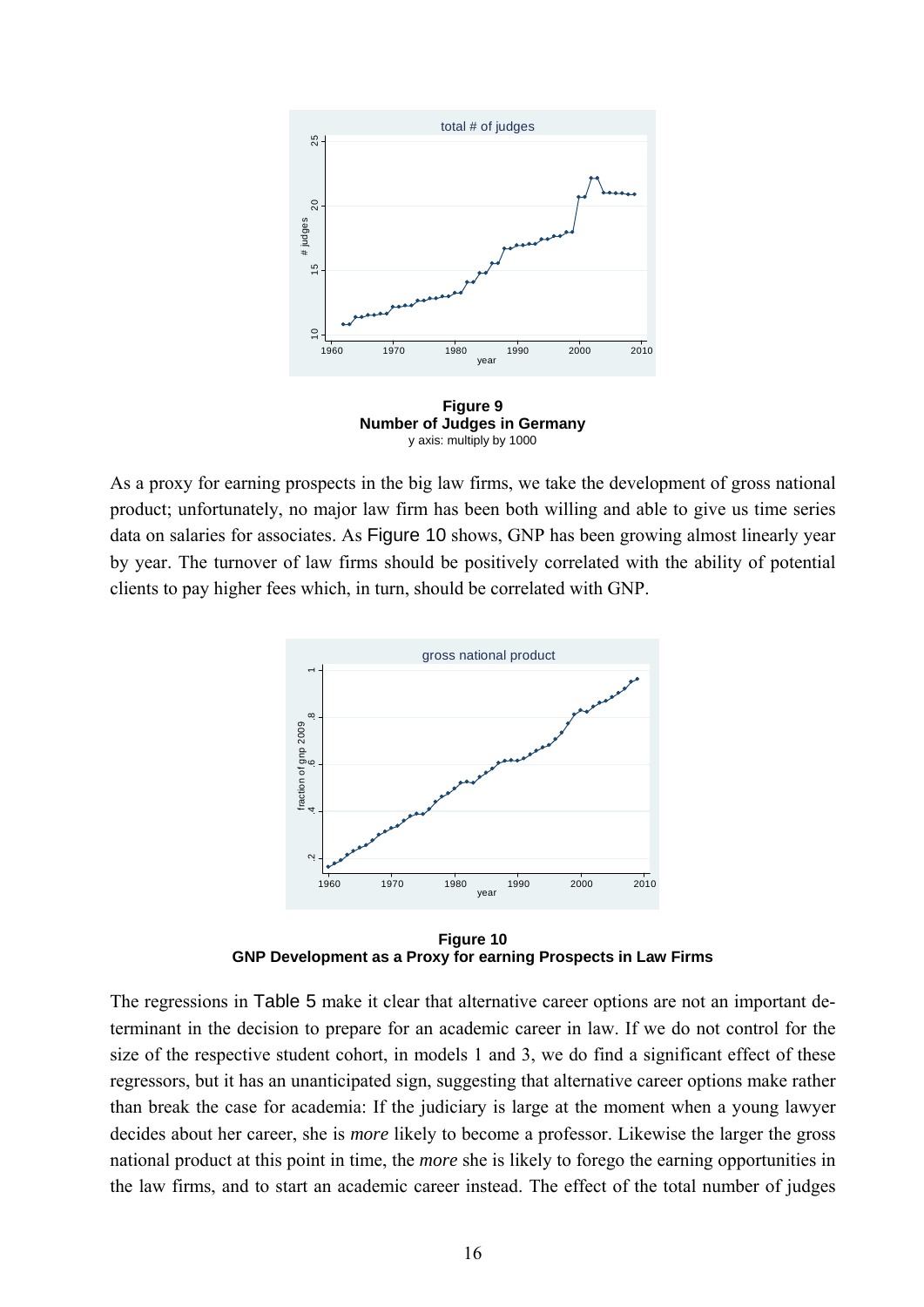disappears once we control for the size of the student cohort (model 2). The effect of GNP goes down to about a third of its previous size, but remains significant (models 4). The effect of the number of judges in model 1 partly picks up the effect of student cohorts, suggesting a correlation the causes of which we could only speculate about. The higher GNP, the more habilitations occur 8 years later, as shown in model 3. The remaining effect of GNP in model 4 could reflect the expectation of future law professors that a more prosperous country will continue the expansion of the university system.

|                | model 1                | model 2     | model 3     | model 4     |
|----------------|------------------------|-------------|-------------|-------------|
| time trend     | $-1.820*$              | $-2.469***$ | $-6.361***$ | $-5.029***$ |
| # judges       | $9.026**$              | $-1.901$    |             |             |
| <b>GNP</b>     |                        |             | 447.808***  | 162.010*    |
| student cohort |                        | $1.767***$  |             | $1.520***$  |
| lag8           | $-.258+$               | $-0.358***$ | $-0.557**$  | $-0.404***$ |
| cons           | $-41.831$ <sup>+</sup> | 86.836***   | $-31.221*$  | 40.544**    |
| N              | 42                     | 42          | 42          | 42          |
| p model        | $-.001$                | $-.001$     | $-.001$     | $-.001$     |
| $R^2$          | .3645                  | .7782       | .3997       | .7944       |

**Table 5 Adding Measures for Alternative Career Options**  depvar: # habilitations in year x, robust standard errors time trend is 0 in 1960, and grows by 1 every year student cohort is # of newly inscribed students in all German universities, 20 years ago # judges 8 years ago GNP eight years ago, in % of GNP 2009 \*\*\* p <.001, \*\* p < .01, \* p < .05,  $^{\circ}$  p < .1

#### **e) Robustness of Our Preferred Model**

The previous analysis indicates that a model controlling for the time trend and the student cohort twenty years ago, plus an autocorrelation term with a lag of 8 years, best explains our data. This fully supports our hypothesis. Since, in this model, the lag is highly significant, and substantially negative, this suggests that there is indeed a hog cycle, triggered by perceived job opportunities at the moment when the future professor and her supervisor decide to have her prepare for entering the market. We now undertake a number of robustness checks to corroborate our result.

As we have discussed near the end of Section 2 and illustrated in Figure 2, our dependent variable reacted positively to two strong exogenous shocks in the early 1970s and 2000s. If our hypothesis holds true, promising young lawyers should not only be influenced in their decision to prepare for an academic career if they observe such salient shocks. As a first robustness check, we thus control for the effect these two shocks have had *per se* (apart from their ability to trigger a cycle). Model 3 below enriches our model with dummy variables that neutralise the two peaks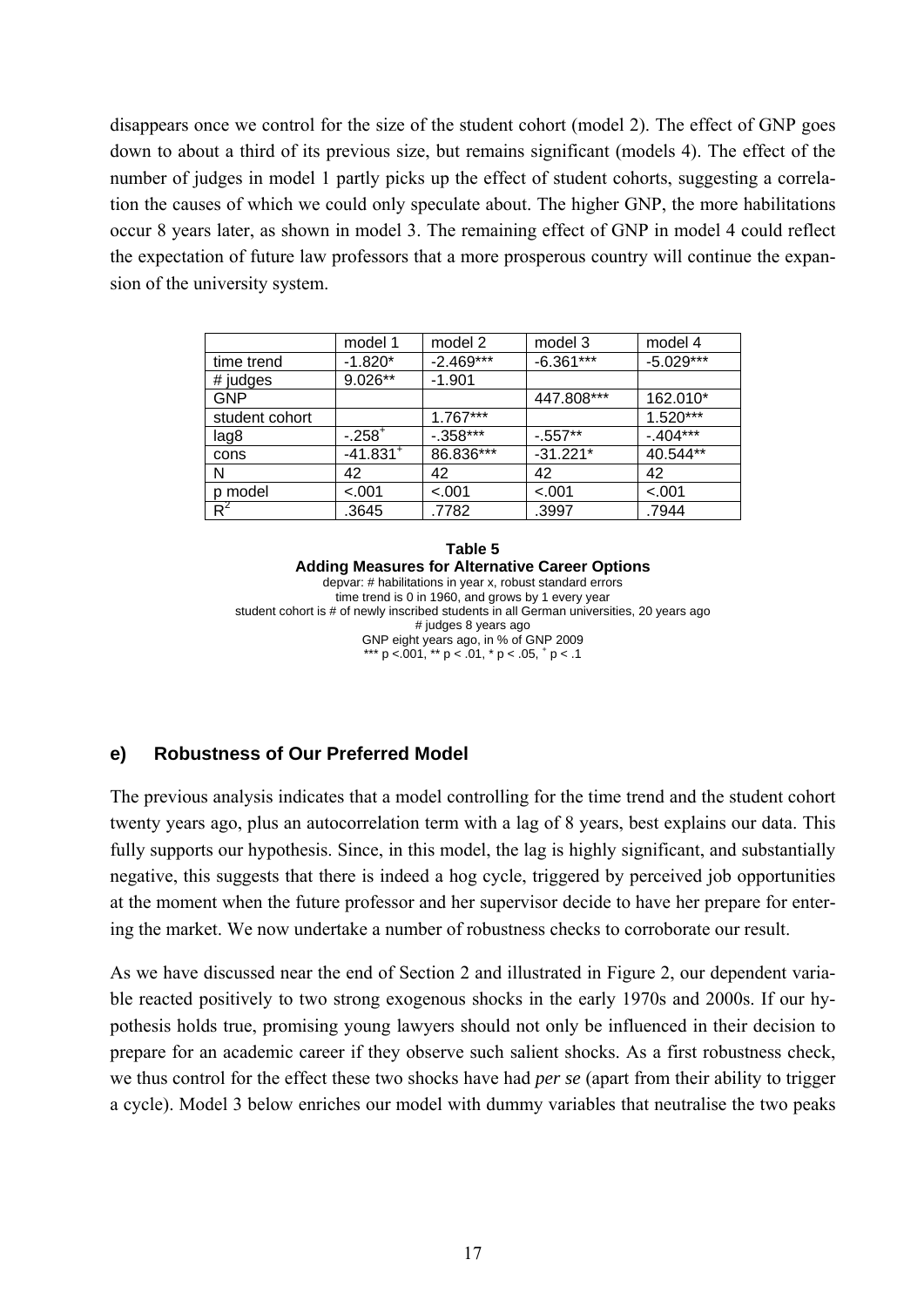exhibited by our data in Figure 2.<sup>18</sup> These additional control variables are indeed significant, but they do not affect our variable of interest, the 8year lag.

As another check of robustness, we examine a partial autocorrelation plot. Since we already know that there is a time trend and that we must control for the size of student cohorts, we do not base this plot on the raw data, but on the residuals from a regression that controls for these two variables (but of course not for the 8 year time trend). Partial correlations measure the correlation of the 8 year lag and now, after the effect of all shorter lags has been partialled out. As one sees, the negative correlation with the number of habilitations 8 years ago indeed stands out, Figure 11.



**Figure 11 Partial Autocorrelation of Residuals** 

from OLS of # of habilitations in year t, controlling for # of new students in t-20 and the time trend

Figure 11 suggests that, additionally, there is positive autocorrelation with the year before. This is plausible. Habilitation procedure is complicated. Candidates starting in the same year may not all be able to finish their second book at the same moment, and some faculties are better organised than others when it comes to organising the formal procedure.

As a first robustness check, we therefore estimate a model with an additional autocorrelation term for the one year lag, Table 6 Model 2. The additional lag is indeed significant, but adding this additional control variable does not affect the significance or the size of the negative 8year lag.

In our preferred model, we use the time trend for detrending the data, since results then are more intuitive. In the time series literature, detrending is typically done through first differencing. If we use this procedure, we again support the significant negative 8year lag, Model 4.

A model with an autocorrelation term assumes that the effect of a past shock only gradually fades away. Our explanation for the significance of the one year lag would also fit a model with

<sup>-</sup>18 The second peak did not occur in a single year. We use a dummy for the first year in which the number of habilitations was close to the maximum. If we tag another year during that peak, results do not change.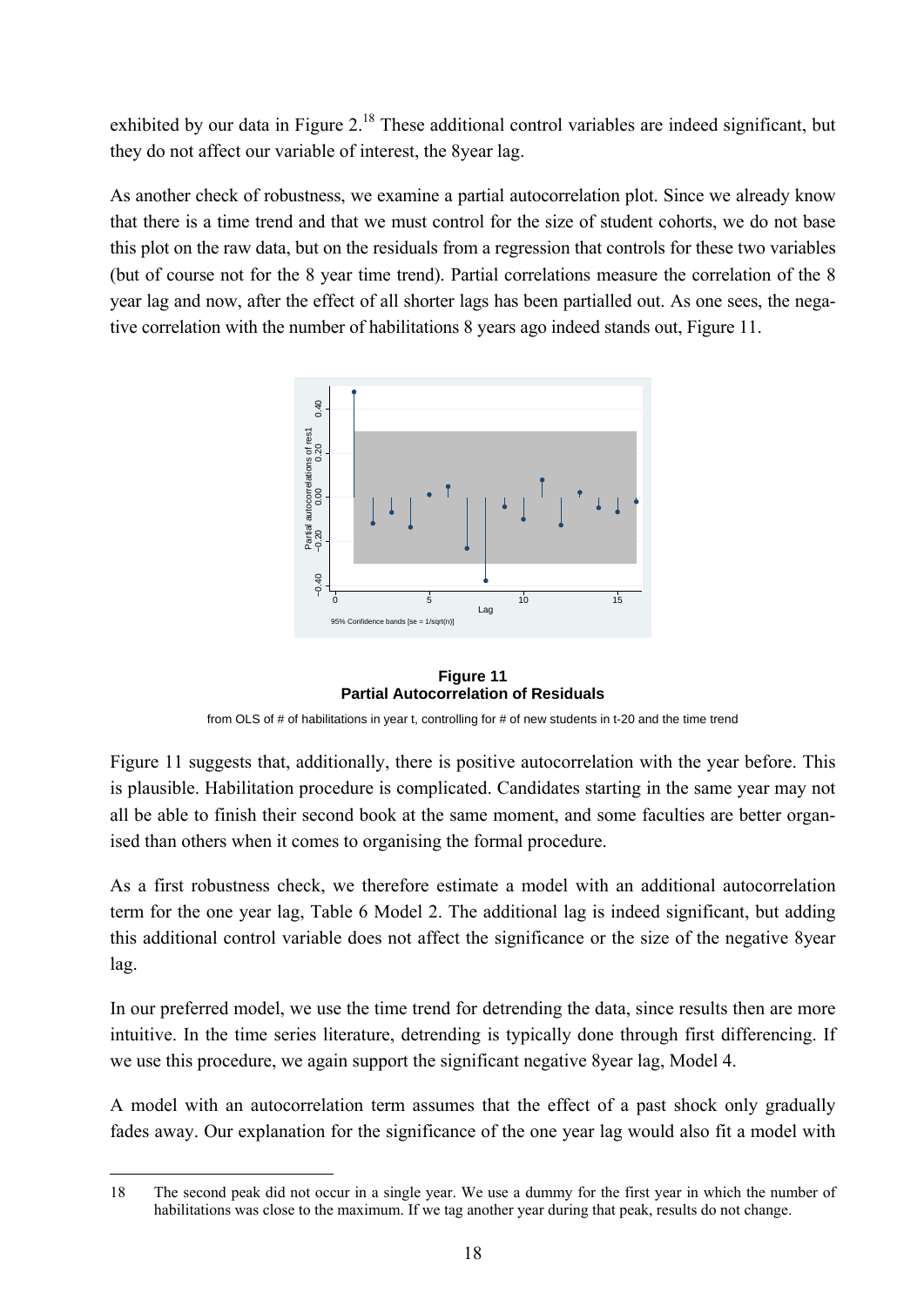a moving average term, which is assumed to become immaterial after the period affected is over. Model 5 shows that the moving average term is indeed positive and significant, and that, in this model, the p-value for the 8year lag is even smaller.<sup>19</sup>

Finally, in Model 6, in the spirit of the Arrelano Bond model, we instrument the 8year lag by the 10year lag that our earlier results show to be clearly uncorrelated with the dependent variable, i.e. with the number of habilitations today (after controlling for the time trend and the size of the relevant student cohort).<sup>20</sup> This way we guard against the possibility that omitted variables make our estimation of the 8year lag inconsistent. Although in this model we only have the correlation between our instrument and the 8year lag for explanation, the effect of the 8year lag still is highly significant. $21$ 

Summing these additional tests up, we find that our main result, the 8 year lag, is very robust to changes in the specification of the statistical model.

|                                             | model 1     | model 2   | model 3    | model 4   | model 5     | model 6     |
|---------------------------------------------|-------------|-----------|------------|-----------|-------------|-------------|
| depvar                                      | # habil     | # habil   | # habil    | D# habil  | # habil     | # habil     |
| time trend                                  | $-2.772***$ | $-1.740*$ | $-1.252**$ |           | $-2.434***$ | $-3.044***$ |
| student cohort                              | $1.659***$  | 1.066**   | .829**     | $.194**$  | $1.468***$  | $1.744***$  |
| lag1habil                                   |             | $.352*$   | $.421***$  | $-346***$ |             |             |
| lag8habil                                   | $-0.335***$ | $-.303**$ | $-244**$   | $-.238**$ | $-594***$   |             |
| year1970                                    |             |           | 27.089***  | 32.770*** | 21.249*     | 17.420*     |
| year1998                                    |             |           | 7.783**    | $7.715**$ | 1.391       | 7.082       |
| ma(1)                                       |             |           |            |           | .380        |             |
| lag8habil,<br>instrumented by<br>lag10habil |             |           |            |           |             | $-.293**$   |
| cons                                        | 68.087***   | 46.003**  | 35.648***  | 14.993**  | 53.790***   | 71.142***   |
| N                                           | 42          | 42        | 42         | 42        | 42          | 42          |
| p model                                     | $-.001$     | < .001    | < .001     | < .001    | < .001      | $-.001$     |
| $R^2$                                       | .7738       | .8095     | .8636      | .5459     |             | .8479       |

**Table 6 Robustness Checks for Preferred Model**  depvar: # habilitations in year x, robust standard errors time trend is 0 in 1960, and grows by 1 every year student cohort is # of newly inscribed students in all German universities, 20 years ago year1970 is a dummy that is 1 for habilitations in 1970 year1998 is a dummy that is 1 for habilitations in 1998 ma(1) is a moving average term, of length 1 year \*\*\* p <.001, \*\* p < .01, \* p < .05

-

<sup>19</sup> Since we want to jointly estimate a moving average term and an autocorrelation term, in this model we represent the autocorrelation by the lag in residuals, not in the dependent variable, i.e. we use Stata command arima. Deeper moving average terms are insignificant.

<sup>20</sup> We are grateful to Jonathan Klick for suggesting this robustness check.

Since we only have one time series, there is no need for removing a fixed effect, by way of first differencing.

<sup>21</sup> It remains significant, if we add the 11year lag as an additional instrument.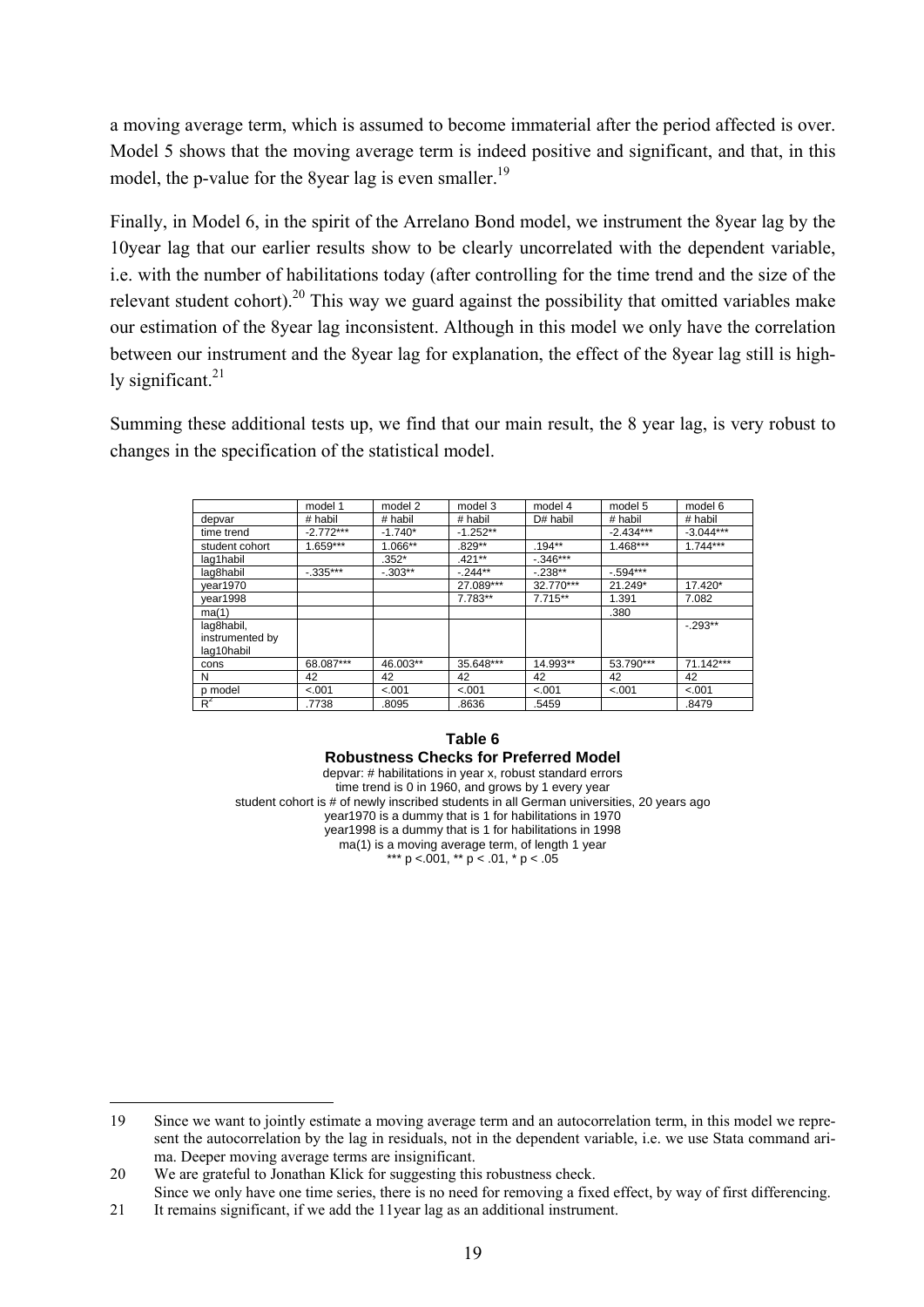### **6. Conclusions**

The market for law professors fulfils the conditions for a cobweb: Preparation for an academic career in law takes many years. Therefore supply cannot swiftly adapt to changes in demand. The (German) law faculties are hesitant to hire candidates who have been on the market for more than a small number of years. The faculties tend to read this as a signal that something must be wrong with this candidate. Therefore future law professors are a perishable commodity. Finally, the (German) law faculties live off public funds and must pay salaries that are fixed by statute. The faculties are therefore unable to respond to excess supply by hiring more professors. Theory does therefore predict a hog cycle. When there have been too little law professors in the past, there is too much supply today. When there have been too many law professors in the past, there is too little supply today.

In this paper we exploit the fact that, in the German university system, future law professors must formally qualify for the academic market by passing habilitation. The decision to grant habilitation is taken by the faculty of origin, which is prevented from hiring its own candidates. We therefore are in a position to precisely quantify the supply of candidates for all the years since 1960. We find significant autocorrelation, but time lags are implausibly deep. This changes if we control for the overall time trend, and for the size of student cohorts. Figure 12 summarises our results. A mere time series model (left panel) has a relatively poor fit, despite the fact that the lag of 15 years is highly significant. By contrast, the model controlling for the overall time trend and the size of student cohorts, with autocorrelation of 8 years (right panel), visibly has an excellent fit.



**Figure 12 Out of Sample Predictions** 

Figure 12 serves a further purpose. We can use either model to make out of sample predictions for the next 10 years. Given our findings, one should not trust predictions from the mere time series, but should also take student cohorts into account, and should control for the time trend. Student cohorts of those researchers applying for open positions at the law faculties between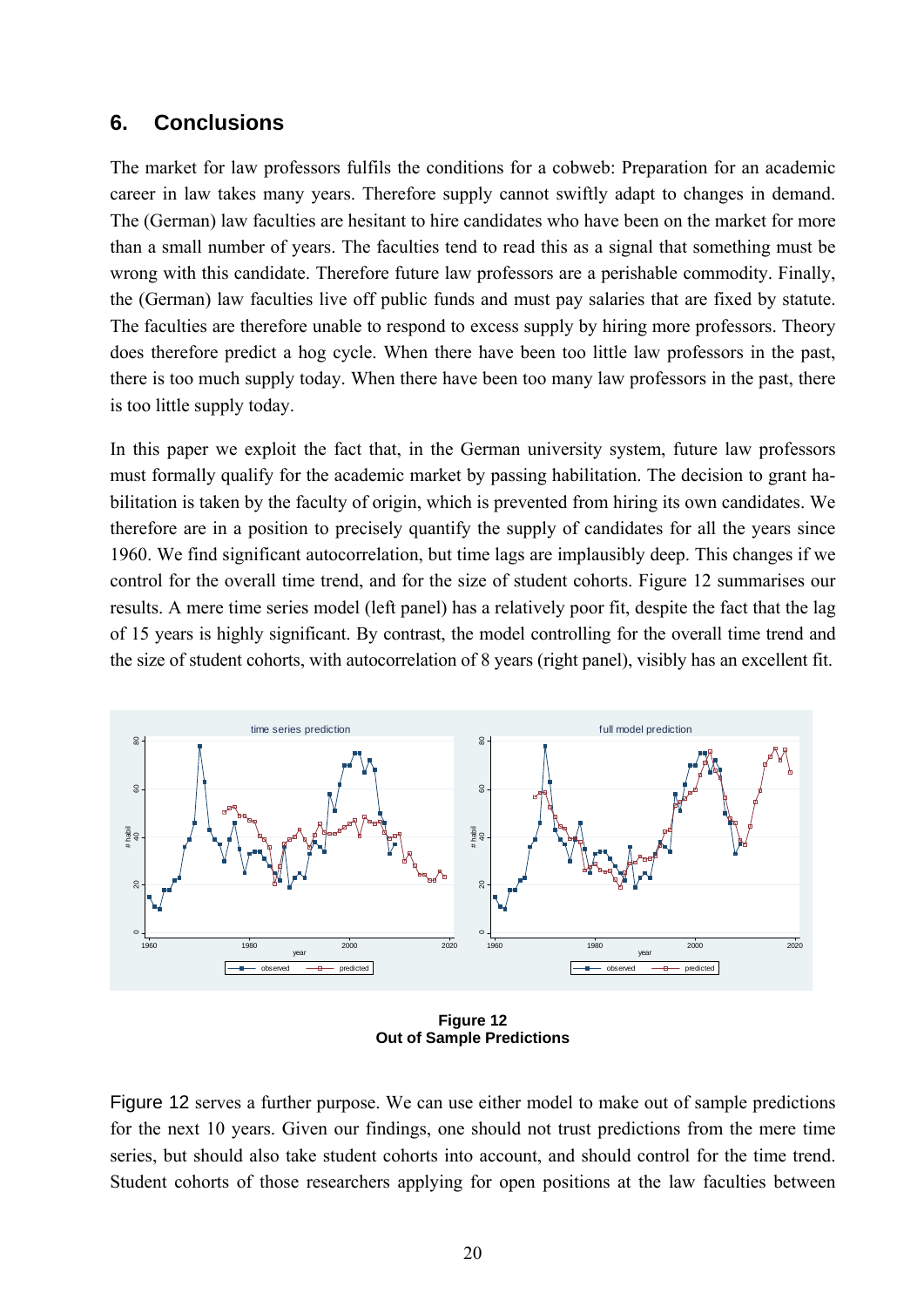2010 in 2020 are already known. Using this information, our model predicts another steep increase until 2018, with some 85 candidates.

Shall we use this information to repeat the advice Fritz Baade and Hermann Abeking gave hog farmers in the 30s of the previous century (Baade and Abeking 1930)? They urged them to adopt an anti-cyclical investment policy. In our case this would mean that promising young lawyers, and their supervisors for that matter, should be hesitant to (invite them to) embark on an academic career. If our regression has it right, when these lawyers are ripe for the market of professors, good candidates will be in excess supply. There are two reasons why our advice has to be more cautious, though. It is not clear how fast and how profoundly the demand side of this market is changing. Finance ministers may be forced, after the financial crisis, to cut back on all public expenses, university education included. Law faculties may be forced to react to severe cuts by structural reforms. Such reforms are likely to privilege cheaper new candidates over the promotion of more established professors.

Moreover, an anti-cyclical reaction is only individually beneficial if most others behave cyclically. Theoretically, the resulting problem is well understood. It is known in game theory as the beauty contest, following John Maynard Keynes' famous likening the stock market "to those newspaper competitions in which the competitors have to pick out the six prettiest faces from a hundred photographs, the prize being awarded to the competitor whose choice most nearly corresponds to the average preferences of the competitors as a whole" (Keynes 1936:156).

Keynes anticipated what later got generalized as the theory of level-k-reasoning (Nagel 1995; Stahl and Wilson 1995). It considers self-referential decision processes, where decision outcomes depend on the expected decisions of others in the same situation, and assumes that players determine best replies to each other's behaviour by reasoning iteratively. For instance, let a simpleton with no regard for fellow players' strategies be defined as a level 0 player, then any player who anticipates and reacts to level-0-reasoning would inhabit level 1. Even more sophisticated strategists would ascend to level 2 by anticipating level-1-reasoning, and so on. In its general form, any level-k-strategy assumes that all other players use reasoning levels between 0 and (k-1). Empirical research suggests that most people only use a degenerate version of this iterated best reply mechanism, with level-1 and level-2 being most prominent (for a comprehensive survey see Bosch-Domenech, Montalvo et al. 2002).

While this literature suggests that the prevoyance of most people is rather limited, is it plausible to assume that the large majority of future law professors, and of their supervisors, is not prevoyant at all? Probably not, as the studies mentioned above even found a remarkable proportion of people adopting level-∞-reasoning, depending on their respective training, time availability, effort and judgment confidence. On the other hand, for future law professors the problem is exacerbated by the fact that they must predict a market some eight years ahead. Therefore the strategic uncertainty inherent in the beauty contest is compounded by the stochastic uncertainty inherent in all sorts of changes that may happen in the meantime. We must therefore leave young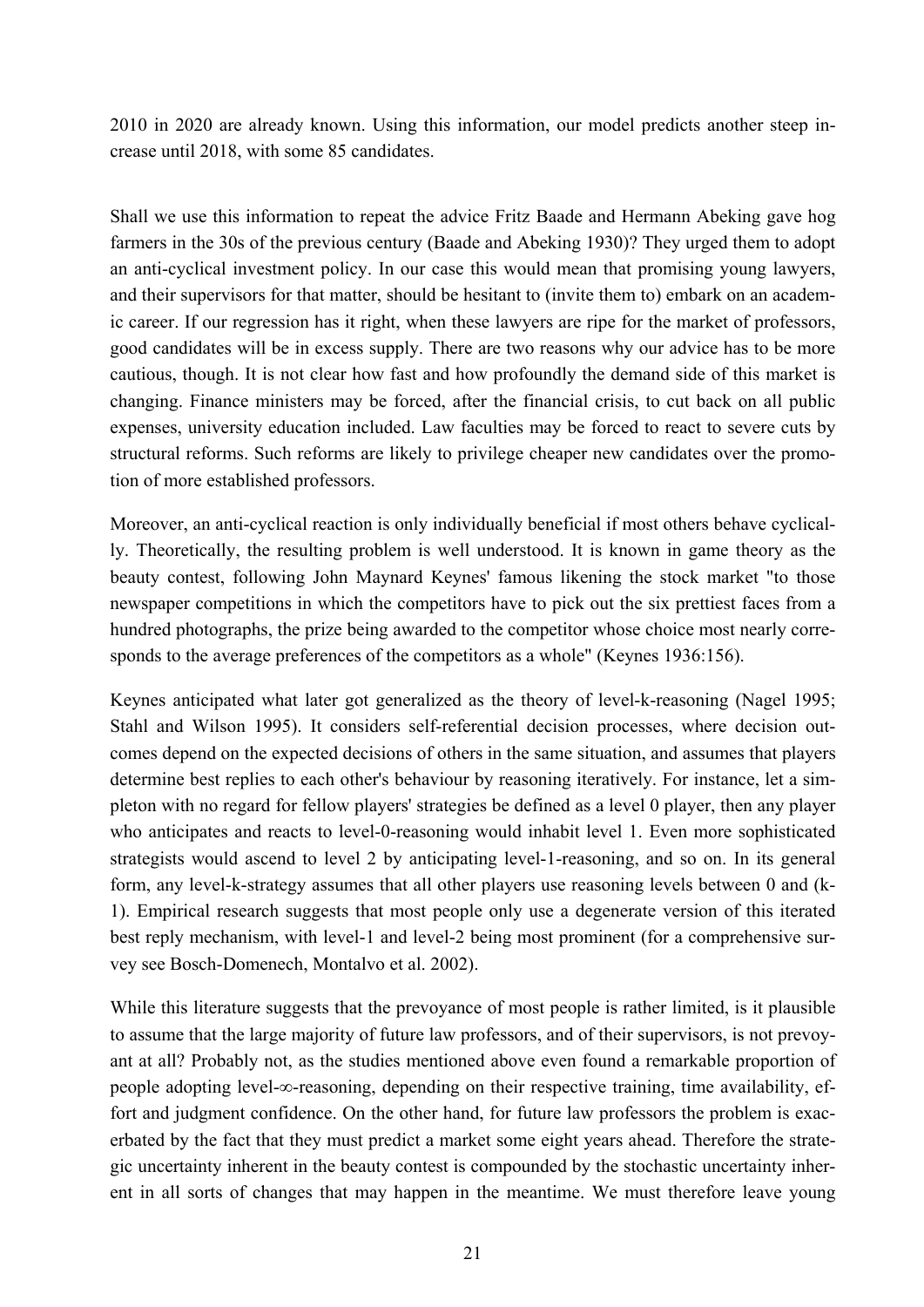lawyers considering an academic career with a problem of judgement: If they want to rely on our findings, they must also estimate how many of their potential competitors will try to secondguess the market at the moment when they expect to enter it. Ultimately, the traditional piece of advice will remain best: only prepare for an academic career in law if your advisor truly believes in you, and if you prefer a life driven by academic curiosity over the alternative options for a good lawyer.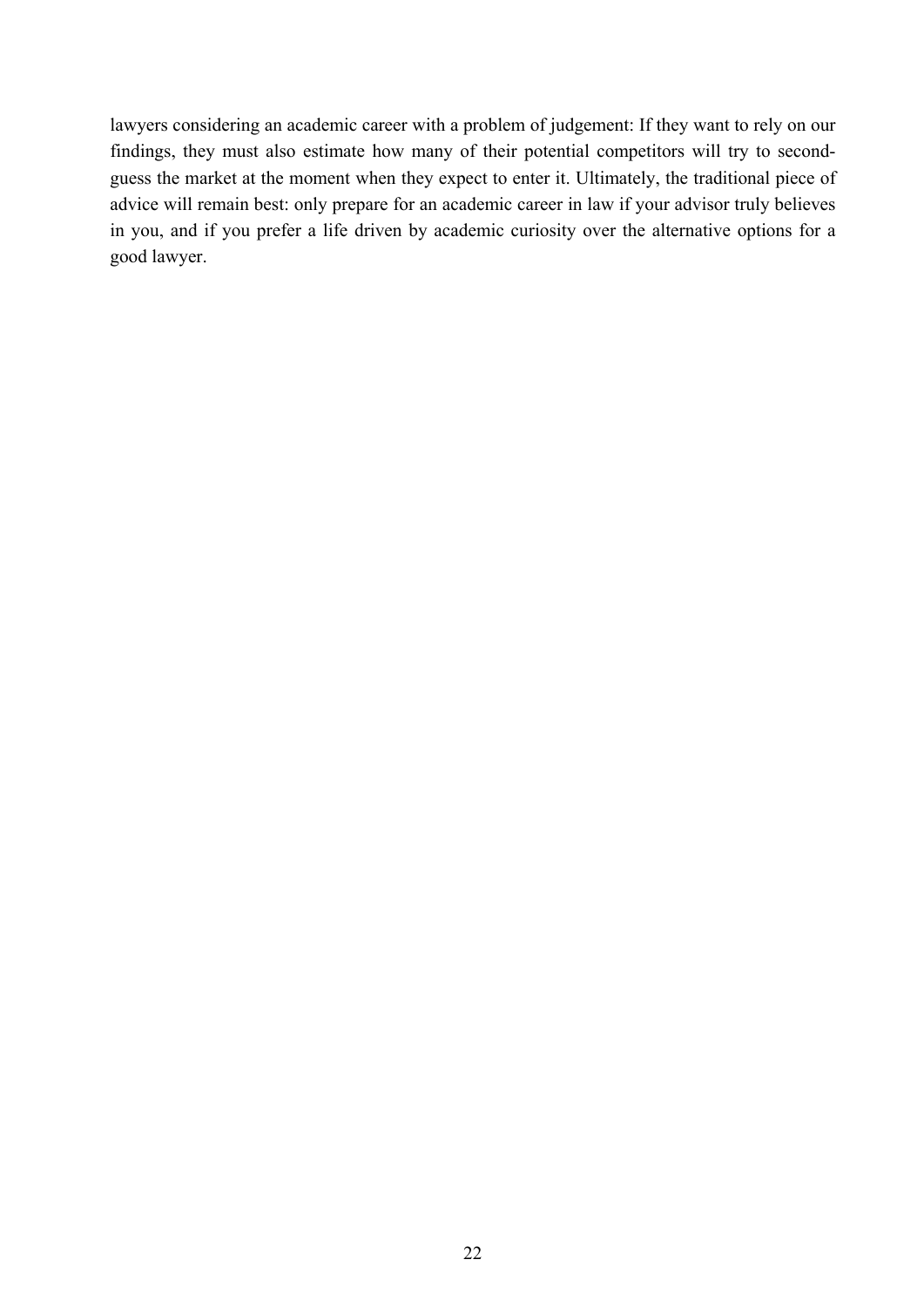#### **Literature**

- ABUALRUB, RAEDE FAWZI (2007). "Nursing Shortage in Jordan. What is the Solution?" Journal of Professional Nursing **23**(2): 117-120.
- BAADE, FRITZ and HERMANN ABEKING (1930). Schweinefibel: Oder, was jeder Bauer vor dem Decken seiner Sauen bedenken muss, Reichsforschungsstelle für landwirtschaftliches marktwesen.
- BOSCH-DOMENECH, ANTONI, JOSÉ G. MONTALVO, ROSEMARIE NAGEL and ALBERT SATORRA (2002). "One, Two, (Three), Infinity,...: Newspaper and Lab Beauty-Contest Experiments." American Economic Review **92**(5): 1687-1701.
- CHAVAS, JEAN-PAUL and MATTHEW T. HOLT (1991). "On Nonlinear Dynamics. The Case of the Pork Cycle." American Journal of Agricultural Economics **73**(3): 819-828.
- COASE, RONALD and R.F. FOWLER (1935a). "Bacon Production and the Pig-cycle in Great Britain." Economica **2**(6): 142-167.
- COASE, RONALD and R.F. FOWLER (1935b). "The Pig-Cycle. A Rejoinder." Economica **2**(8): 423-428.
- EZEKIEL, MORDEKAI (1938). "The Cobweb Theorem." The Quarterly Journal of Economics **52**(2): 255-280.
- HAAS, G.C. and MORDEKAI EZEKIEL (1926). Factors Affecting the Price of Hogs, US Dept. of Agriculture.
- HANAU, ARTHUR (1928). Die Prognose der Schweinepreise, Reimar Hobbing.
- HARLOW, ARTHUR A. (1960). "The Hog Cycle and the Cobweb Theorem." Journal of Farm Economics: 842-853.
- HAYES, DERMOT J. and ANDREW SCHMITZ (1987). "Hog Cycles and Countercyclical Production Response." American Journal of Agricultural Economics **69**(4): 762-770.
- HOLT, MATTHEW T. and LEE A. CRAIG (2006). "Nonlinear Dynamics and Structural Change in the US Hog–Corn Cycle. A Time-varying STAR Approach." American Journal of Agricultural Economics **88**(1): 215-233.
- JELAVICH, MARK S. (1973). "Distributed Lag Estimation of Harmonic Motion in the Hog Market." American Journal of Agricultural Economics **55**(2): 223-224.
- KEYNES, JOHN MAYNARD (1936). The General Theory of Employment, Interest and Money. New York,, Harcourt Brace.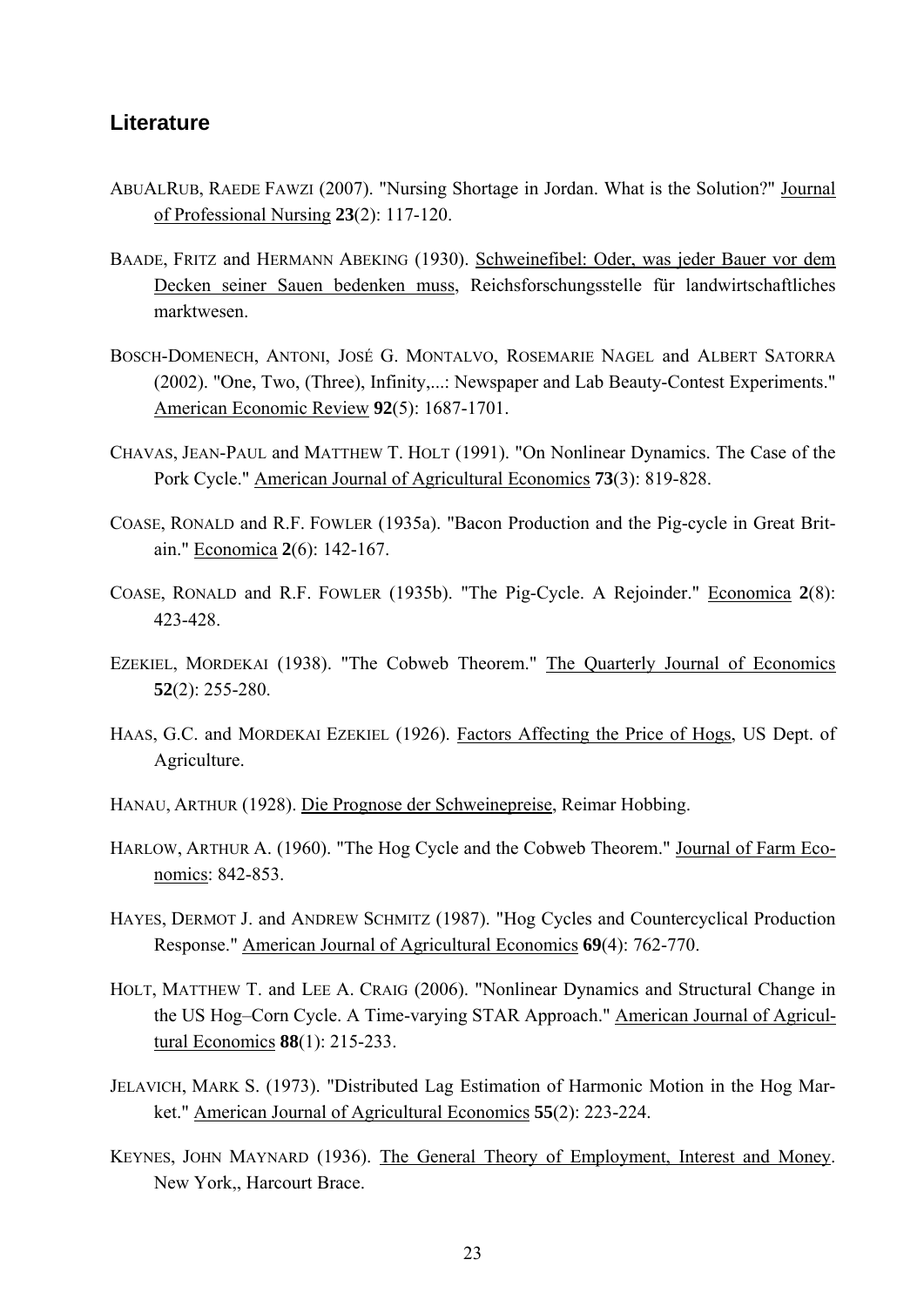KRUGMAN, PAUL R. (2001). "The Oil-hog Cycle." The New York Times, November **18**: 14.

- LARSON, ARNOLD B. (1964). "The Hog Cycle as Harmonic Motion." Journal of Farm Economics **46**(2): 375-386.
- MAKI, WILBUR R. (1962). "Decomposition of the Beef and Pork Cycles." Journal of Farm Economics **44**(3): 731-743.
- MUTH, JOHN F. (1961). "Rational Expectations and the Theory of Price Movements." Econometrica: Journal of the Econometric Society **29**(3): 315-335.
- NAGEL, ROSEMARIE (1995). "Unraveling in Guessing Games:.An Experimental Study." American Economic Review **85**(5): 1313-1326.
- RÜTHERS, BERND (1972). "Die rechtswissenschaftlichen Habilitationen in der Bundesrepublik zwischen 1945 und1969." Juristenzeitung **27**: 185-191.
- SAMUELSON, PAUL A. (1976). "An Economist's Non-linear Model of Self-generated Fertility Waves." Population Studies **30**(2): 243-247.
- SCHULTZ, HENRY (1958). The Theory and Measurement of Demand, The University of Chicago Press.
- SHONKWILER, J. SCOTT and THOMAS H. SPREEN (1986). "Statistical Significance and Stability of the Hog Cycle." Southern Journal of Agricultural Economics **18**(02).
- SIMMONS, WILL M. (1962). An Economic Study of the US Potato Industry, US Dept. of Agriculture, Economic Research Service, Economic and Statistical Analysis Division.
- SOBEL, MICHAEL E. (1982). "Asymptotic Confidence Intervals for Indirect Effects in Structural Equation Models." Sociological Methodology **13**(1982): 290-312.
- STAHL, DALE O. and PAUL WILSON (1995). "On Players Models of Other Players. Theory and Experimental Evidence." Games and Economic Behavior **10**(1): 218-254.
- STEIN, JEROME L. (1992). "Cobwebs, Rational Expectations and Futures Markets." The Review of Economics and Statistics **74**(1): 127-134.
- WERNECKE, MARTIN, NICO ROTTKE and CHRISTOPH HOLZMANN (2004). "Incorporating the Real Estate Cycle into Management Decisions. Evidence from Germany." Journal of Real Estate Portfolio Management **10**(3): 171-186.
- WHEATON, WILLIAM C. (1999). "Real Estate "Cycles". Some Fundamentals." Real Estate Economics **27**(2): 209-230.